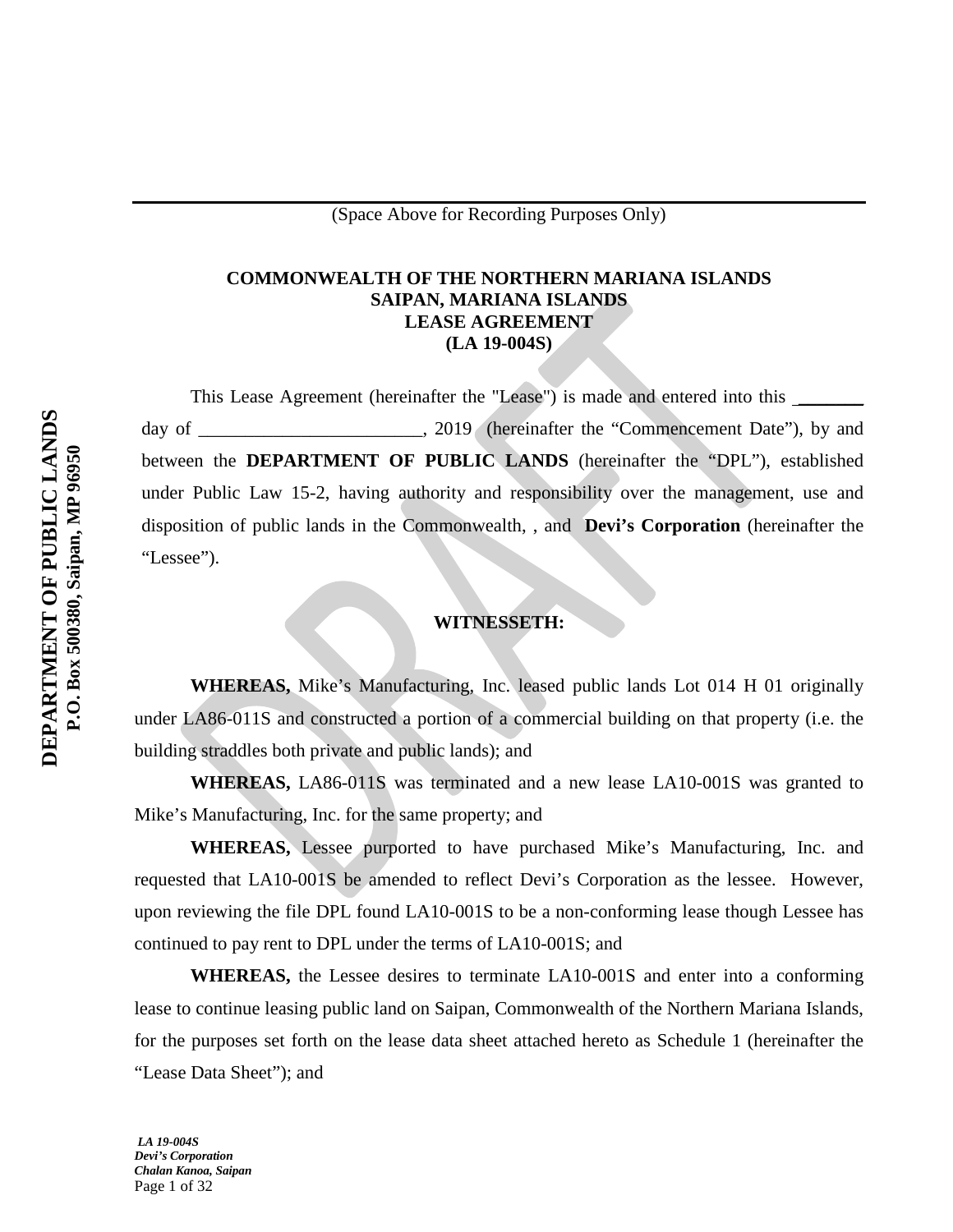**WHEREAS**, the DPL, being responsible for the management, use and disposition of public lands in the Commonwealth finds it desirable, beneficial and in the interest of the Commonwealth and public land beneficiaries to permit the Lessee to use public land for such purpose; and

**WHEREAS,** the Lessee has paid a lease application fee of \$5,000 in accordance with DPL's regulations.

**NOW THEREFORE**, in consideration of the mutual covenants and benefits to be derived herein, the parties agree as follows:

## **ARTICLE 1: GRANT OF LEASE**

The DPL leases to the Lessee the below-described public land on an "as is" basis (hereinafter the "Premises"), more particularly described as follows:

**Portion (to exclude areas within the public right-of-way) of Lot 014 H 01, containing an area of approximately 481 square meters, more or less, as shown on DLS Check No. 014 H 00, recorded at the Commonwealth Recorder's Office on March 1, 1971, as File No. 705.**

#### **ARTICLE 2: PURPOSE**

The Lessee shall use the Premises for the purpose set forth on the Lease Data Sheet. No portion of the Premises shall be used as housing or dwelling purposes, whether temporary or permanent. Lessee agrees to use the Premises in a reasonably prudent manner, so as not to cause nuisance or hazards to the public, and not to allow, permit, or suffer, any waste or unlawful, improper or offensive use of the Premises Lessee shall be responsible for obtaining all required licenses and permits for such use from all departments and agencies having jurisdiction over such use.

#### **ARTICLE 3: TERM**

The term (hereinafter the "Term") of this Lease shall be for a period of forty (40) years, unless otherwise terminated or cancelled pursuant to applicable provisions of this Lease. The Term shall commence on the Commencement Date as set forth above. Pursuant to P.L 20-84, the DPL may not transfer a leasehold interest in public lands that exceeds forty years including renewal rights.

*LA 19-004S Devi's Corporation Chalan Kanoa, Saipan* Page 2 of 32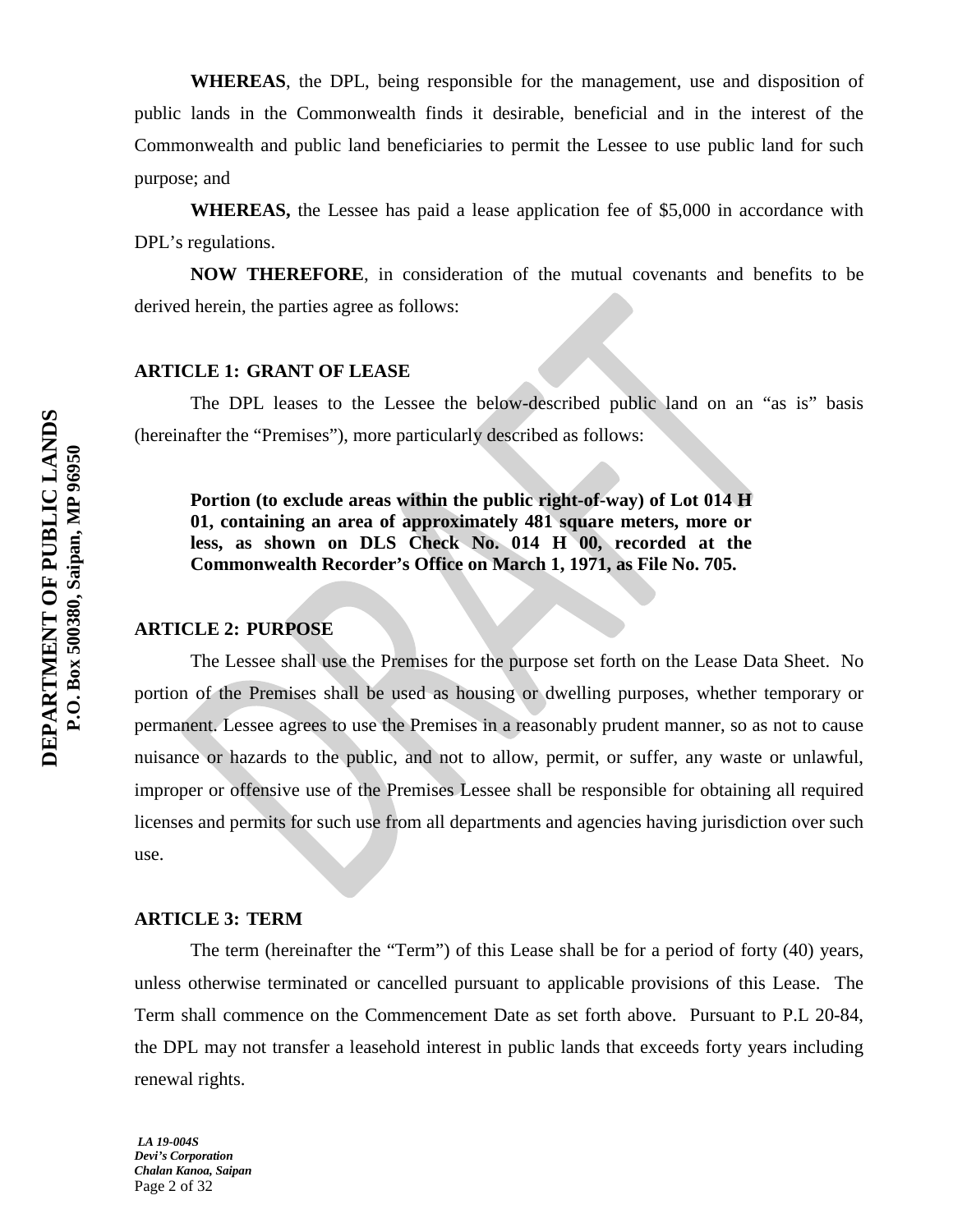#### **ARTICLE 4: EXTENSIONS**

An extension of up to fifteen years may be granted with approval of the legislature in accordance with P.L. 20-84. Consistent with its fiduciary duty to manage the use and disposition of public lands for the benefit of the collective owners, the DPL will entertain requests for extensions no sooner than two (2) years after completion of all development contemplated hereunder, and no later than two (2) years before expiration of the Term. The DPL will make its determination to seek legislative approval, or to decline to seek such approval based upon Lessee's actual performance versus its projections provided in connection with the negotiation and execution of this Lease, as well as its compliance record with the DPL prior to Lessee's extension request.

## **ARTICLE 5. RENT**

The Lessee, in consideration of the foregoing, shall pay to the DPL, in the manner prescribed herein, in lawful money of the United States, Base Rent and Additional Rent for the Premises as follows:

**BASE RENT** - Shall be 5.0% of the fee simple value of the Premises per year payable in advance.

**ADDITIONAL RENT** – Shall be based on the following scale:

**Business Gross Receipt Payment Schedule**

|      | <b>Annual BGR Amounts</b> |                 | Minimum  |    |           |
|------|---------------------------|-----------------|----------|----|-----------|
| Tier | From                      | To              | % of BGR |    | Per Tier  |
|      | \$<br>$\theta$            | \$<br>50,000.49 | 3.00%    |    |           |
| 2    | 50,000.50                 | 100,000.49      | 2.89%    | \$ | 1,500     |
| 3    | 100,000.50                | 200,000.49      | 2.78%    |    | 2,889     |
| 4    | 200,000.50                | 400,000.49      | 2.67%    |    | 5,556     |
| 5    | 400,000.50                | 800,000.49      | 2.56%    |    | 10,667    |
| 6    | 800,000.50                | 1,600,000.49    | 2.44%    |    | 20,445    |
| 7    | 1,600,000.50              | 3,200,000.49    | 2.33%    |    | 39,112    |
| 8    | 3,200,000.50              | 6,400,000.49    | 2.22%    |    | 74,669    |
| 9    | 6,400,000.50              | \$12,800,000.49 | 2.11%    |    | 142,227   |
| 10   | \$12,800,000.50           | and Over        | 2.00%    |    | \$270,234 |

**A. Base Rent.** Lessee shall pay Base Rent as set forth above in advance on an annual basis on each anniversary of the Commencement Date without invoice, notice, or other demand

*LA 19-004S Devi's Corporation Chalan Kanoa, Saipan* Page 3 of 32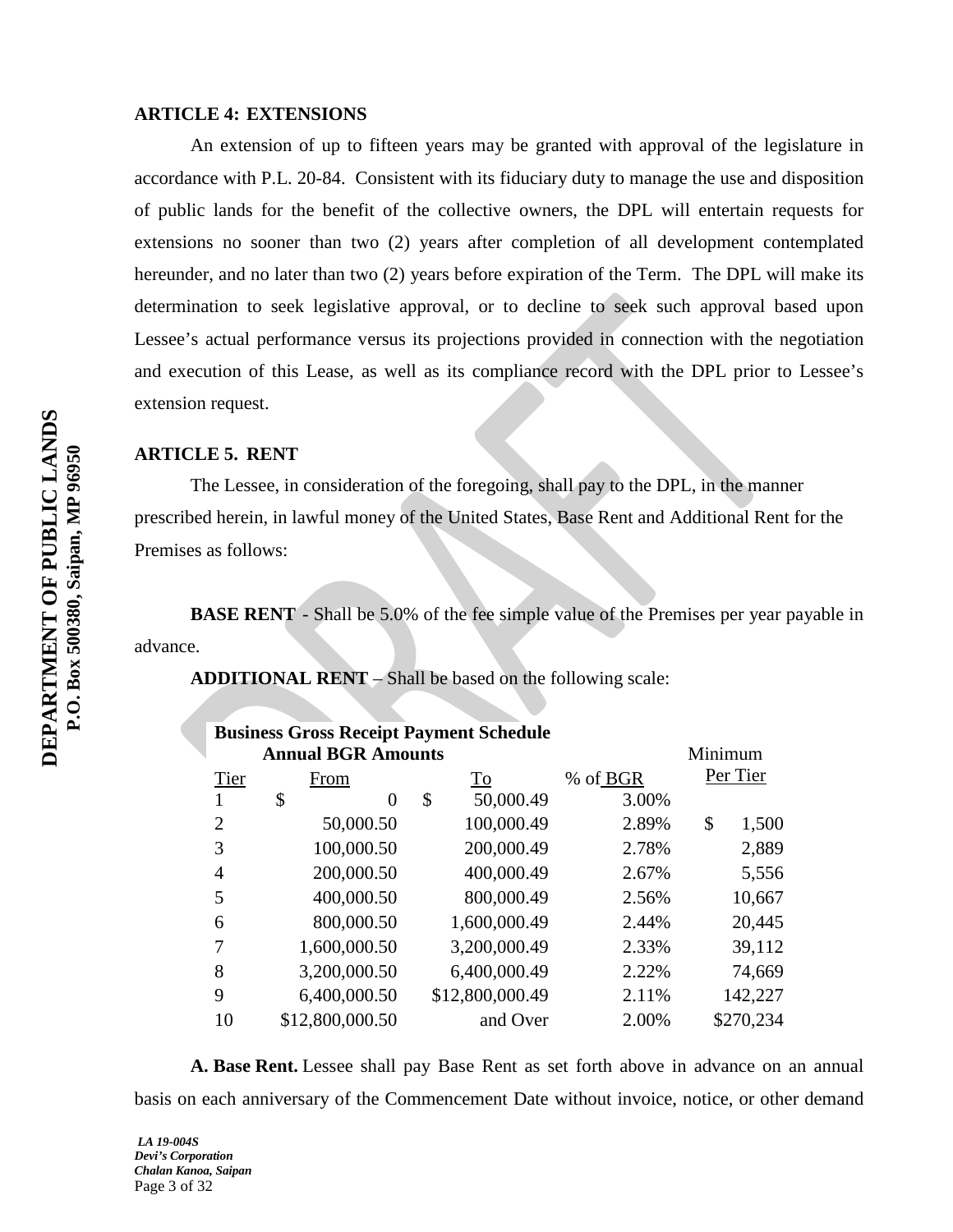upon or to Lessee.

**B. Additional Rent.** In addition to the Base Rent provided for above, the Lessee shall pay to the DPL in the manner prescribed herein the percentage of Gross Receipts as described in the above rental schedule from whatever business activity is related to or conducted within the described premises during the Term of this Lease and any extension thereof, and as further defined in Article 40G hereof ("Additional Rent"). This additional amount, shall be paid quarterly, within forty-five (45) days from the end of the calendar quarter, with adjustment, if any, to be made at the end of every calendar year upon submission of the annual certified financial statements as provided in Article 11 hereof. A copy of the Lessee's CNMI Business Gross Revenue Tax Monthly Returns must be submitted concurrently with any payment together with the computation of the quarterly Gross Receipts Rental to substantiate any additional payment or non-payment.

**C. Manner of Payment.** The Lessee shall discharge its obligation of payment by depositing the payments required under this Article with the DPL, at such location as the DPL may from time to time designate in writing.

**D. Time and Payment; Interest; Amortization.** All rents payable pursuant to the terms of this Lease shall be deemed to have commenced on the first day of the month after the Commencement Date of this Lease, and shall be paid without prior notice or demand. Past due rental payments shall bear interest at one and one half percent (1.5%) per month compounded monthly, from the date it becomes due until paid. This provision shall not be construed to relieve the Lessee from any default in making any rental payment at the time and in the manner herein specified, but is subject to the amortization provisions set forth herein.

# **ARTICLE 6. APPRAISAL AND DETERMINATION OF RENTAL AFTER EACH FIVE YEAR PERIOD**

For purposes of calculating Guaranteed Minimum Annual Base Rent during the initial five (5) year period, the parties stipulate that the value of a fee simple estate in the Premises is as set forth on the Lease Data Sheet. At the end of the initial five (5) year period of this Lease and each succeeding five (5) year period, the Base Rent payable by the Lessee to the DPL shall be based upon the percentage of the value of the improved land as of the commencement of each five-year period. An independent appraiser who must be a member of a nationally accepted appraisal society, (selected by agreement between the DPL and the Lessee), will establish the

*LA 19-004S Devi's Corporation Chalan Kanoa, Saipan* Page 4 of 32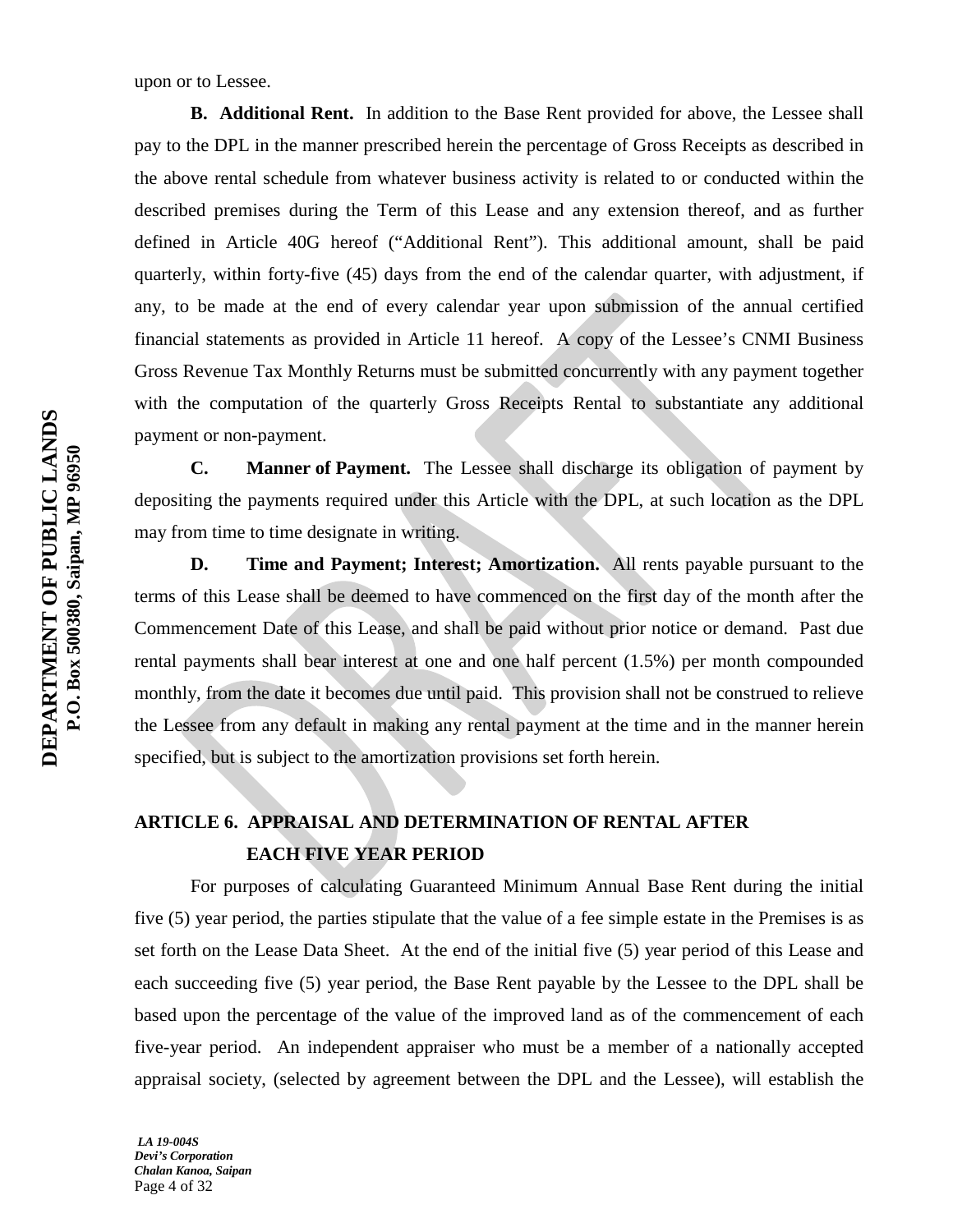value subject to upward adjustment by the DPL in accordance with the regulations set forth at NMIAC § 145-70-301. In the event that the DPL and the Lessee cannot reach an agreement on the selection of the appraiser, a committee of three (3) arbitrators being selected by the other two will select the appraiser. The cost of appraisal and any arbitration will be borne by the Lessee.

## **ARTICLE 7. SECURITY DEPOSIT AND PERFORMANCE BONDS**.

Within thirty (30) calendar days of the Commencement Date, the Lessee shall deposit the sum reflected on the Lease Data Sheet as a Security Deposit with the DPL. The Security Deposit will be held in an interest bearing account of the DPL. This Security Deposit is security that the Lessee will comply with all the terms of this Lease and indicates Lessee's good faith commitment to undertake and complete the construction, development and operation the proposed development. This Security Deposit shall also be security to ensure performance of Lessee's obligations upon the expiration or termination of the Lease.

If the Lessee defaults on this Lease prior to the expiration of this Lease, the DPL shall be able to keep all or part of this Security Deposit to cover unpaid rent, administrative costs, appraisal reports, attorneys' fees, damage to the property, remediation, and/or other expenses.

At the expiration of this Lease, the DPL will inspect and fully document the condition of the Premises. Within thirty (30) days of the expiration of this Lease, if the Lessee has supplied the DPL with a forwarding address and the Lessee has complied with all terms of this Lease, the DPL will return the Security Deposit plus any interest earned, or the DPL will provide the Lessee with a written notice including an itemized list as to why the full Security Deposit amount is not being returned and a check for any remaining Security Deposit owed to the Lessee after such deductions have been made.

**The DPL may retain and apply as much of the Security Deposit as necessary as compensation or reimbursement for unpaid rent, administrative costs, attorneys' fees, damages, or other expenses resulting from Lessee's use of the Premises or from any default of the Lease by the Lessee. During the Term the DPL applies all or part of the Security Deposit for the reasons set forth above, Lessee shall replace such sum.**

In addition to the Security Deposit, Lessee shall within thirty (30) days after the Commencement Date deliver to the DPL a Completion Bond, Stand by Letter of Credit, or a combination thereof covering 100% of the cost of Lessee's proposed development.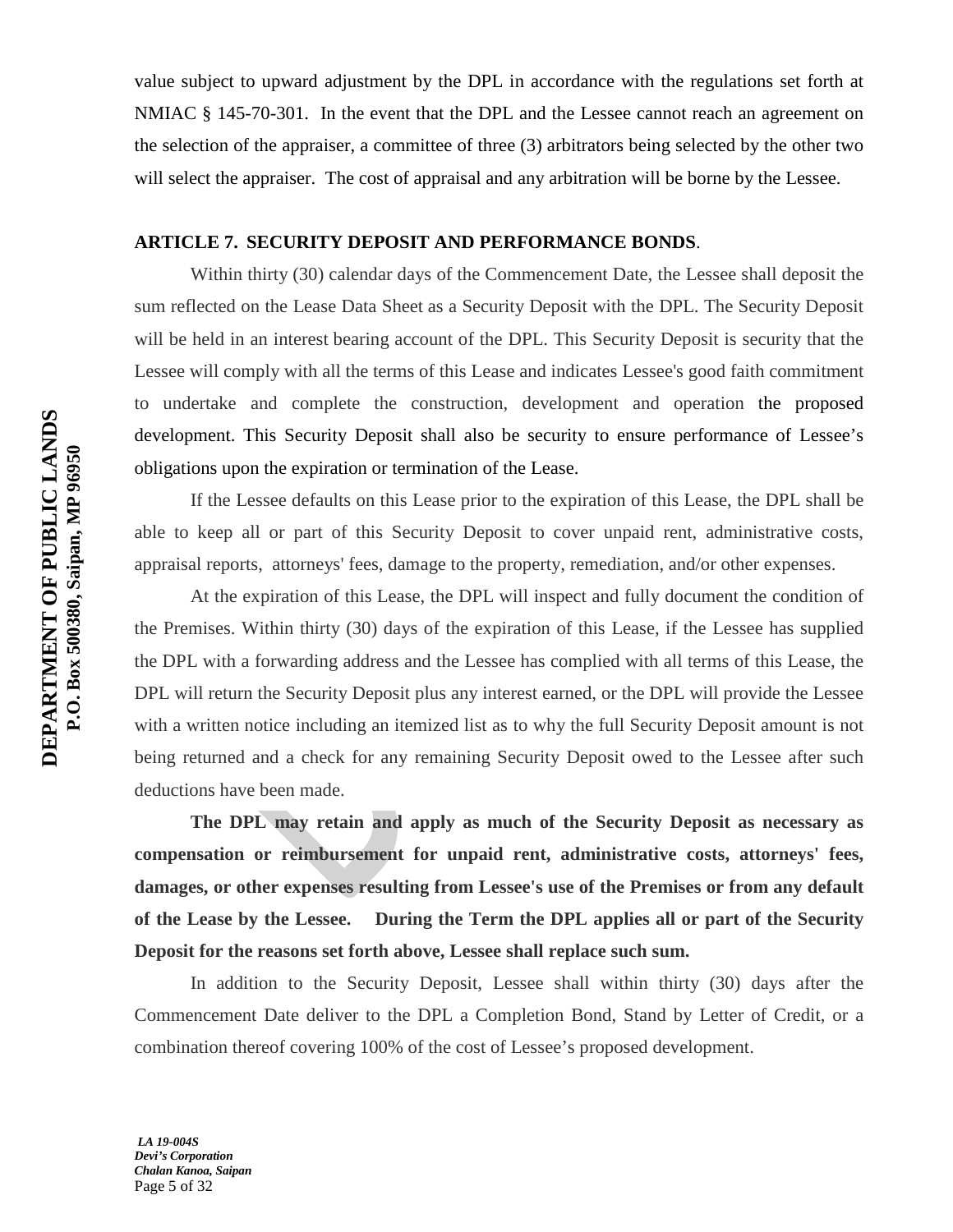### **ARTICLE 8. PERMITS, CONSTRUCTION PLANS, AND SPECIFICATIONS**

**A. Construction Plans and Specifications.** Lessee has provided conceptual drawings and specifications depicting its proposed development as a basis for negotiation of this Lease. The Lessee agrees and covenants that within three (3) months from the Commencement Date of this Lease, it will at its own cost, risk and expense, submit to the DPL its complete construction plans and specifications, which shall be consistent with its previously tendered conceptual design of the development of the Premises. Upon submittal by the Lessee, the DPL shall have thirty (30) working days to review the submitted construction plans and specifications and to notify the Lessee of approval or disapproval of the plans. In the event that changes are necessary, the DPL shall give the Lessee reasonable time to make the necessary changes to the plans for re-submittal. If the DPL does not notify the Lessee in writing of the status of the submitted plan within the thirty (30) working day review period, then the plans and specifications are deemed approved. In no event shall construction, demolition, repair or other development activity commence on the Premises unless and until plans have been approved by DPL or the thirty (30) day review period set forth above has expired without comment by DPL.

**B**. The Lessee agrees and covenants that within six (6) months from the Commencement Date of this Lease, it will at its own expense and risk secure all required CNMI Government and applicable Federal permits for the development and construction to be completed on the Premises and shall immediately commence construction. Copies of such permits must be delivered to the DPL within five (5) days of their issuance. If the Lessee requires additional time to secure the permits, it must notify the DPL in writing of the reason for the delay in securing the necessary approval and its request for extension. The DPL shall review the Lessee's request for extension and provide for additional time if the extension is reasonable, necessary, and is not due to any delay or inaction on the part of Lessee.

#### **ARTICLE 9. CONSTRUCTION SCHEDULE**

The Lessee agrees and covenants that within the time hereinafter stipulated it will, at its own cost, risk and expense, fully equip and furnish any improvements, structures and associated facilities within two (2) years after the Commencement Date of this Lease.

*LA 19-004S Devi's Corporation Chalan Kanoa, Saipan* Page 6 of 32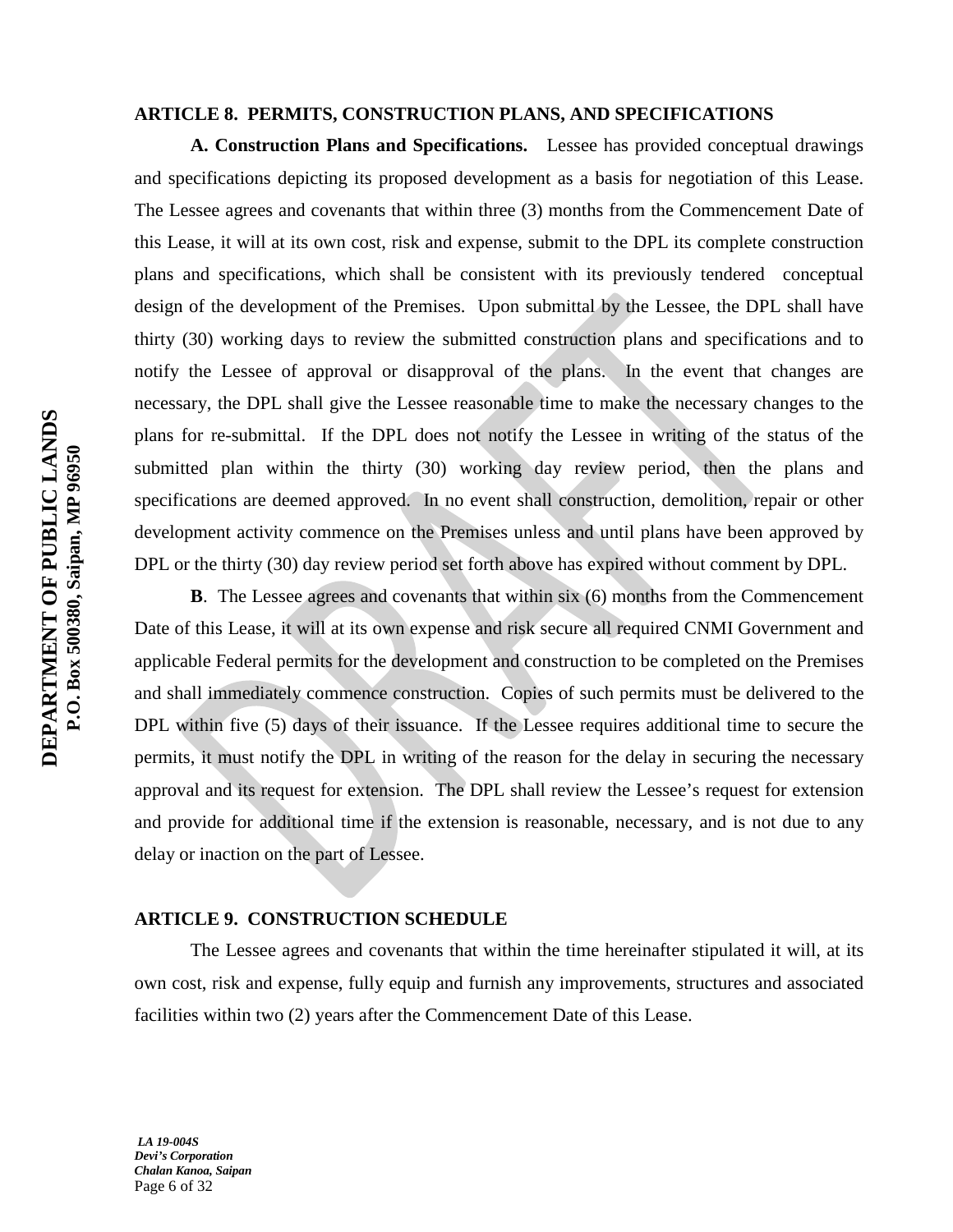#### **ARTICLE 10. CONSTRUCTION, MAINTENANCE, REPAIR, ALTERATION**

All construction, improvements, renovations, and repairs placed on the Premises shall be constructed in good workmanlike manner and in compliance with applicable laws, regulations, ordinances, and building codes. Principal structures serving the primary use (as define defined by Saipan Zoning) of the Premises shall be of reinforced concrete construction or structural steel for exterior and load bearing walls, roofs, and ceilings; and exterior wall materials shall be engineered and constructed to withstand the harsh local environment and be in serviceable condition of at least 50 years (i.e. no bare or exposed structural steel, framing, or tin roofs, , etc.). Accessory structures (as defined by Saipan Zoning) that serve the principal building may be framed with reinforced concrete or weather-coated structural steel finished with other materials to accentuate the theme of the primary use. All portions of buildings located upon the Premises exposed to perimeter properties or to the public view shall present a pleasant appearance, and all service areas shall be screened from public view. The Lessee shall, at all times during the Term of this Lease and at the Lessee's sole cost and expense, maintain the Premises and all improvements thereon in good order and repair and in a neat, sanitary and attractive condition.

Unless the same are to be promptly replaced with improvements having at least an equal value, no removal or demolition of improvements which has a value in excess of \$25,000.00 shall take place without the prior written consent of the DPL. No additions having a value in excess of \$100,000.00 shall be constructed on the Premises without the prior written consent of the DPL. The Lessee shall indemnify and hold harmless the DPL and the CNMI Government against liability for all claims arising from the Lessee's failure to maintain the Premises and the improvements situated thereon as hereinabove provided, and / or from the Lessee's violation of any law, ordinance, or regulation applicable thereto.

Within thirty (30) days after the Commencement Date, Lessee shall procure a performance or completion bond in favor of the DPL for the full cost of development and construction contemplated hereunder. The parties' initial estimate of such cost is set forth on the Lease Data Sheet which shall serve as the basis for bonding. In the event of an upward adjustment in construction or development costs, Lessee shall immediately notify the DPL of such, and shall ensure that such bonds are commensurately increased within thirty (30) days thereafter. Failure to procure and maintain such security shall be cause for immediate termination of this Lease by DPL.

Unless specifically authorized on the Lease Data Sheet, Lessee shall not construct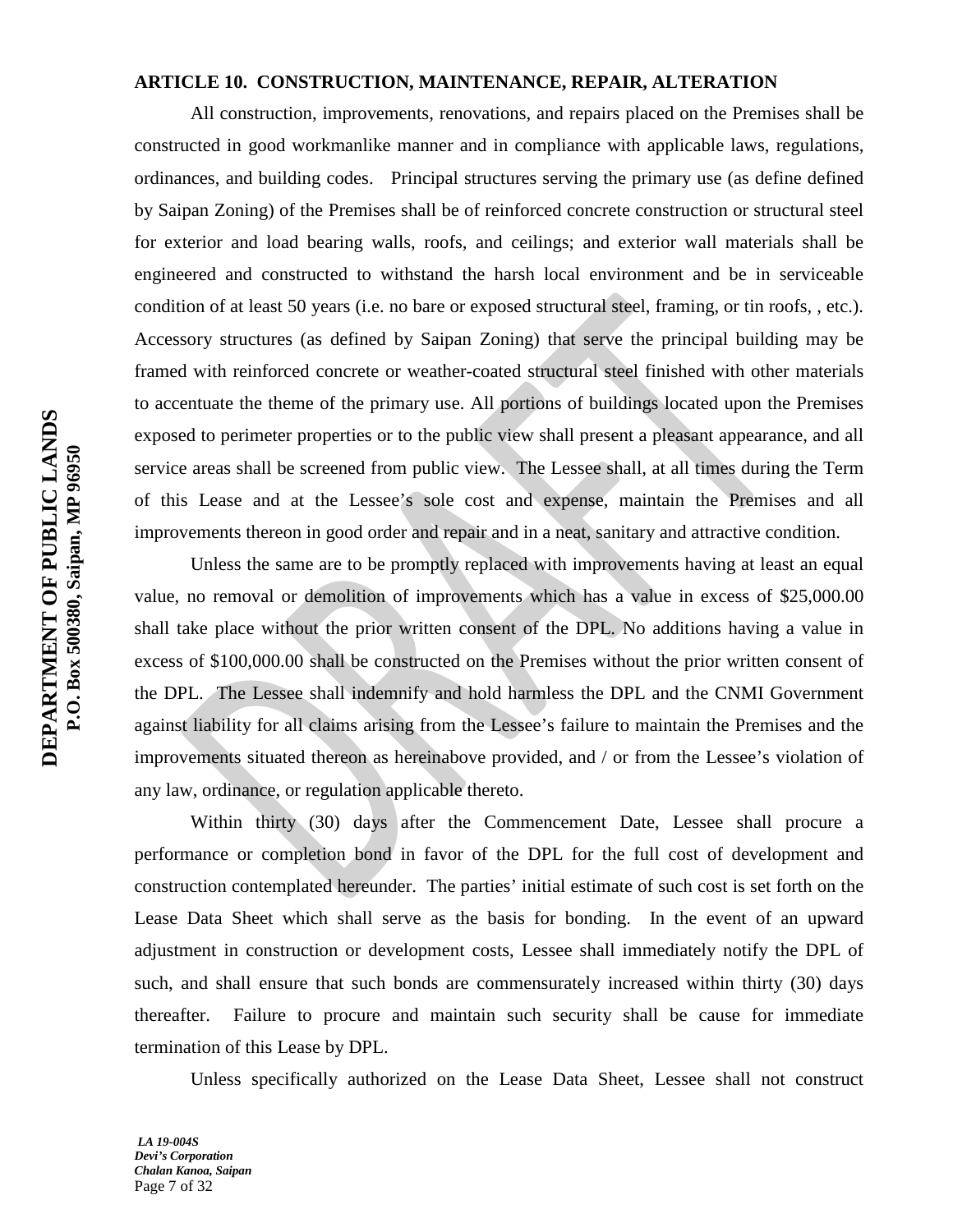structures or other improvements that overlap boundaries of adjacent private lands. Any authorization permitting such must be is set forth on the Lease Data Sheet, and shall be in conformance with DPL's regulations in effect on the Commencement Date AND be consistent with the following principles:

(i) Development and construction of facilities and improvements that will occupy both private and public lands shall be performed in a manner to facilitate and simplify segregation of improvements on the public lands from those on adjacent private lands upon expiration or termination of the lease, unless a land trust consisting of the private lands and public lands is formed with the DPL as trustee, or fee simple title to the private lands is assigned to DPL, at Lessee's expense prior to development. For the avoidance of doubt, such permitted improvements shall be designed and constructed to be free and independent from private land improvements so that upon expiration or termination of the Lease, when the DPL takes possession of the improvements, such improvements and DPL's (or its designee's) operation thereof shall not be dependent upon adjacent private lands. This restriction shall not apply if the fee simple interest in the private lands is assigned or transferred to the DPL.

(ii) Before commencement of construction or development Lessee shall be required to place on deposit with DPL the amounts necessary to perform such segregation at the expiration or termination of the lease as estimated by an engineer selected by DPL.

(iii) Notwithstanding the foregoing, for minor developments such as parking structures attached to adjacent improvements, if such improvements will be of little value to the DPL, the Secretary may waive the obligations set forth in subsection (a) above if in addition to the Security Deposit the Applicant places on deposit concurrent with the execution of the lease the projected cost of demolition and removal of improvements, and restoration of leased premises.

**Lessee shall maintain the quality of the property in serviceable condition for the term of this lease and shall not defer any maintenance that may cause the value of the property to be less than its appraised value had it been properly maintained.**

## **ARTICLE 11. EXCUSED DELAY OF PERFORMANCE**

Whenever under this Lease a time is stated within which or by which original construction, repairs, reconstruction or other performance by the Lessee shall be commenced or be or be completed, and a failure or delay in such performance is due, in whole or in part, to fire,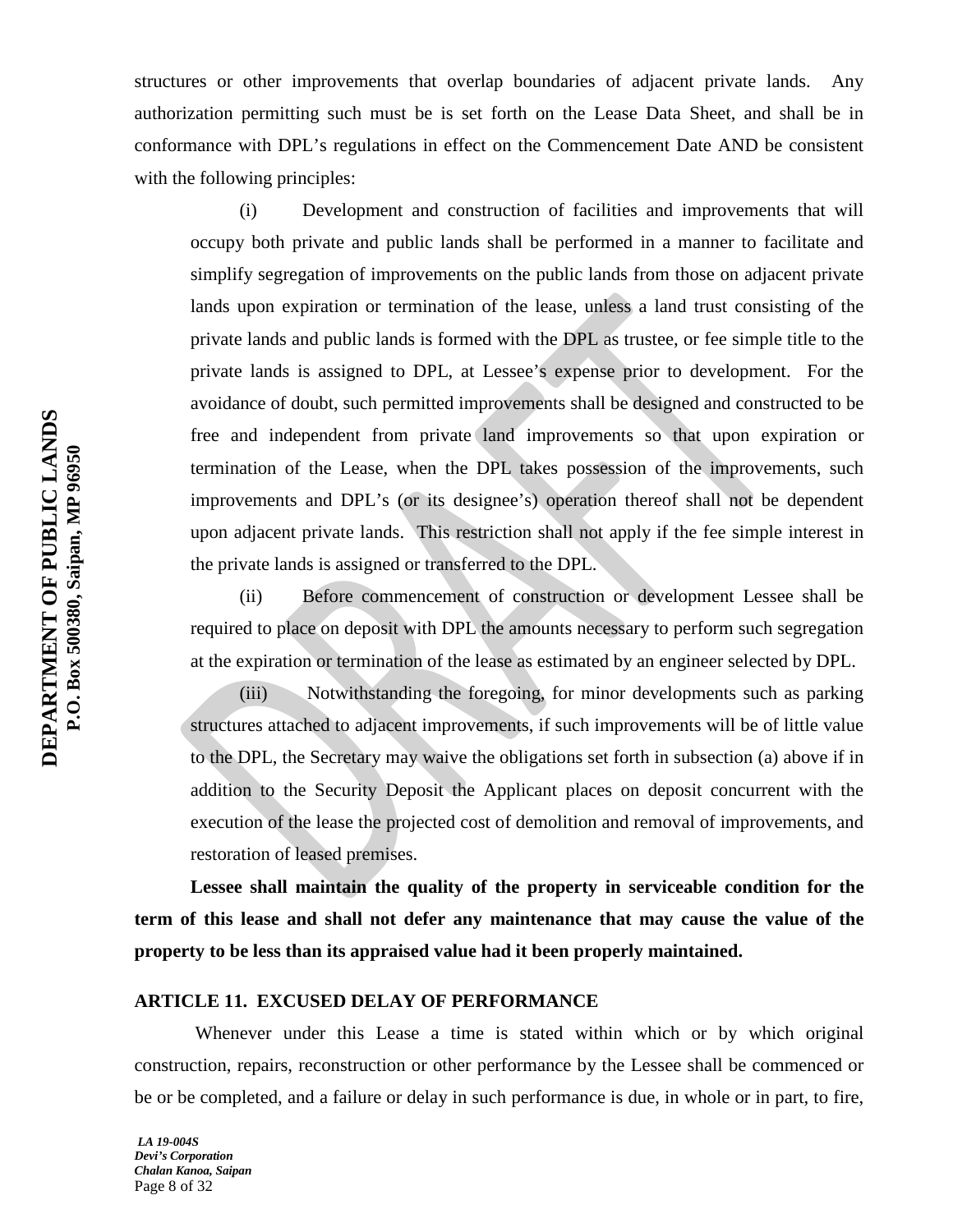explosion, earthquake, storm, flood, drought or other unusually severe weather conditions, strike, war, insurrection, riot, act of God or the public enemy (each a "Force Majeure Event") provided that such failure or delay does not result in whole or in part from the fault or negligence of the Lessee, the period of delay so caused shall be added to the period allowed herein for the completion of such work provided, however, that the Lessee shall notify the DPL in writing within thirty (30) days after the occurrence of any of the above events. Notwithstanding the foregoing, no Force Majeure Event (or combination of them) shall excuse any failure or delay in excess of One Hundred Eighty (180) days.

## **ARTICLE 12. ANNUAL REPORTS AND AUDIT**

The Lessee shall, not later than forty-five (45) days after the end of each calendar year of this Lease, submit to the DPL financial statements certified by a CNMI licensed Certified Public Accountant, which shall include a schedule of gross receipts indicating sources and deductions in support of the gross receipts rental requirement under Article 5A. DPL shall have access to and the right to examine and audit any or all pertinent books, documents, papers and records of the Lessee and its sublessees and concessionaires relating to this Lease during the normal business hours of any working day. Lessee shall insert a similar provision in all subleases, consession and similar agreements pertaining to this right of access, examination, and audit, and shall make available to said representative(s) or agent(s) all books and records of the Lessee or its sublessees and concessionaires which may be requested or may be necessary for completion of a special audit of any or all activities or enterprises conducted on the Premises.

The Lessee shall keep and maintain its accounting and bookkeeping system in accordance with generally accepted accounting principles. The Lessee shall keep its accounting books and records at all times in the English language.

## **ARTICLE 13. PUBLIC BENEFIT OBLIGATION**

As a public benefit, Lessee shall provide the benefits described on the Lease Data Sheet. The Lessee is further obligated to provide proper lighting and security on the Premises and take all other reasonable actions and steps in order to ensure the safety, well-being and protection of its guests and invitees upon the public land that it is utilizing.

*LA 19-004S Devi's Corporation Chalan Kanoa, Saipan* Page 9 of 32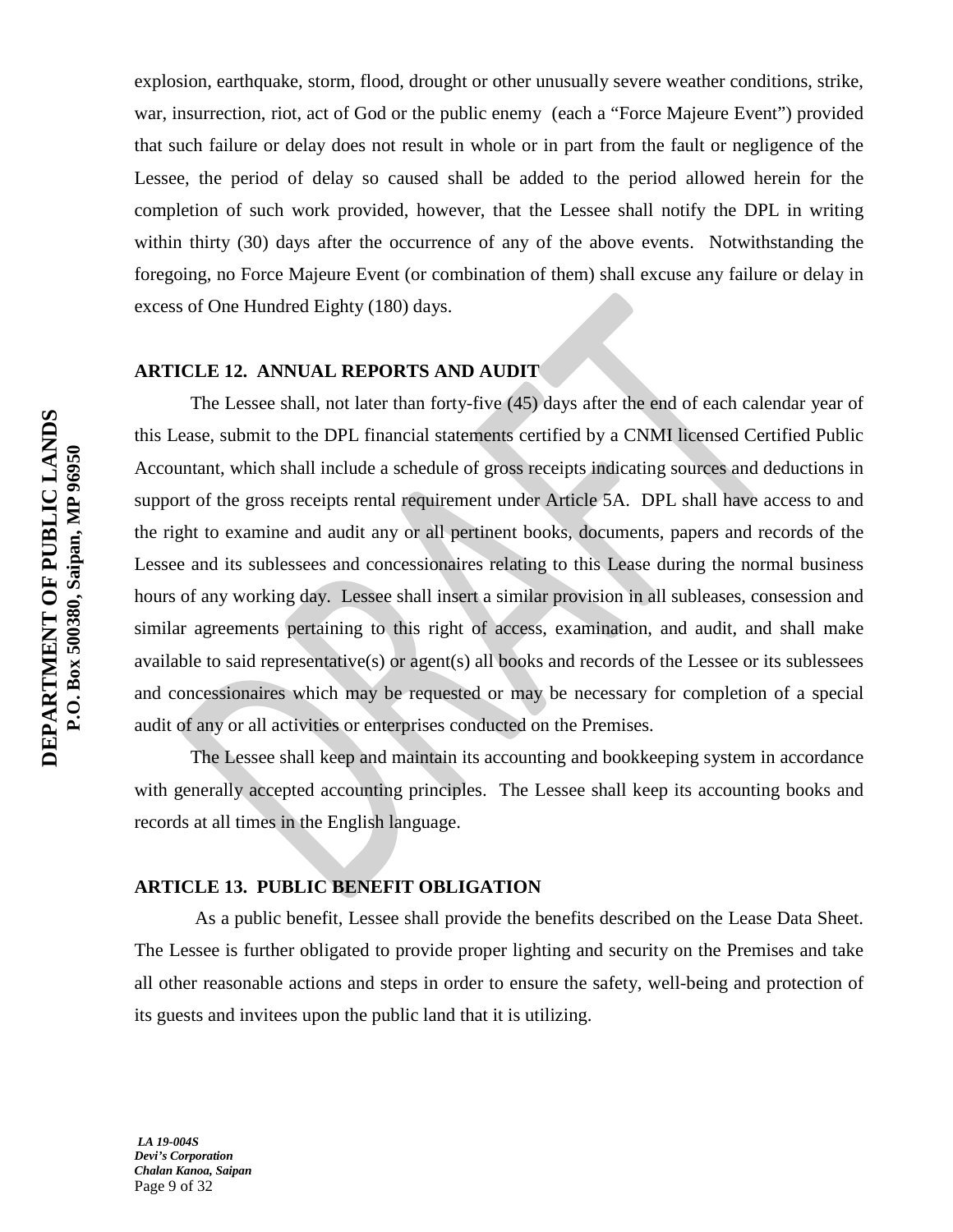#### **ARTICLE 14. SUBLEASE, ASSIGNMENT, TRANSFER, CONCESSIONS**

**A. Consent Required.** Except with the prior consent in writing of the DPL in each instance, Lessee shall not, with respect to development on the public land leased hereby:

(1) Assign, lease, sublease, sell, convey, mortgage, encumber, transfer or dispose of all or any part of Lessee's interest in or to the Premises, or permit the Premises to be used or occupied by others; or

(2) Enter into a management contract or other arrangement by which the activities engaged in on the Premises shall be managed and operated by anyone other than Lessee; or

(3) Grant concessions, permits, or otherwise contract for or permit any business or commercial enterprise or activities to be constructed or performed on the Premises by any person other than the Lessee, unless the following conditions are met:

(i) The availability of such concession, permit or enterprise shall be advertised by in a newspaper of general circulation in the Northern Mariana Islands;

(ii) First priority in granting the concession, permit or enterprise shall be given to bona fide residents of the Northern Mariana Islands;

(iii) The granting of such concession, permit or enterprise shall be subject to the approval of DPL or its successor.

For the purposes of this condition, "concession, permit or enterprise" shall mean a privilege or right to sell products or perform services, which are peripheral to Lessee's proprietary use of the Premises.

Provided, however, Lessee may sublease this Lease to any affiliate or subsidiary of the Lessee in existence and under joint ownership or control at the time of execution of this Lease, without the consent of the DPL. Provided that such sublease shall in no way relieve Lessee of its responsibilities, obligations, or duties hereunder; and provided further that such assignment or sublease does not result in a change of control as defined in Article 14B.

The consent by the DPL to an assignment, transfer, management contract, or subletting may be granted, denied or made subject to such conditions as the DPL finds it in the best interest of its beneficiaries. Any purported assignment, lease, sublease, sale, conveyance, transfer, mortgage or encumbrance of this Lease, whether written or oral, or any other action for which DPL consent is needed as outlined above, to which the DPL has not given its prior consent is null and void and is of no force or effect and is a violation of this Lease. No sublease, assignment,

*LA 19-004S Devi's Corporation Chalan Kanoa, Saipan* Page 10 of 32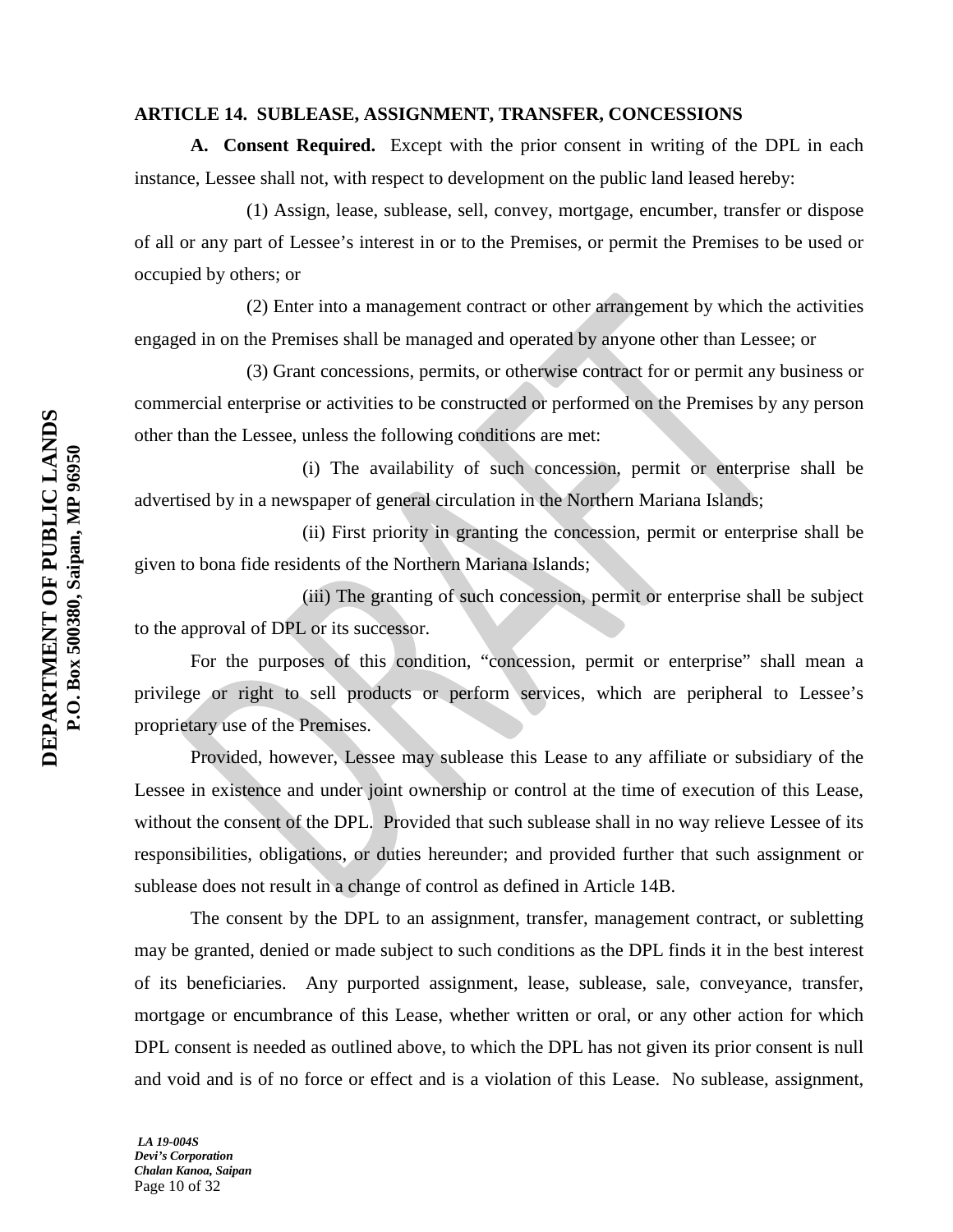transfer, or contract shall be valid without the approval of the DPL, and then only if the respective sublessee, assignee, transferee, or other contracting party agrees in writing that the provisions of this Lease bind such sublessee, assignee, transferee, or contracting party. DPL will not consider any assignment, sublease, or transfer during the initial five (5) years of the lease term nor the final five (5) years of the lease term.

Once given, the DPL's consent shall not relieve Lessee, or any subsequent sublessees, assignees or transferees, in any way from obtaining the prior consent in writing of the DPL to any further assignment, transfer, management contract, or subletting.

For purposes of this section, "Premises" includes any portion of the leased premises or any improvement on the leased premises, and "Lessee" includes Lessee's employees, successors and assigns.

**B. Change in Control of Lessee.** If the sale, assignment, transfer, use, or other disposition of any of the issued and outstanding capital stock of Lessee (or of any successor or assignee of Lessee which is a corporation), or of the interest of any general partner in a partnership owning the leasehold estate created hereby, or of the interest of any member of a joint venture, syndicate, or other group which may collectively own such leasehold estate, shall result in changing the control of Lessee or such other corporation, partnership, joint venture, syndicate, or other group, then such sale, assignment, transfer, use, or other disposition shall be deemed an assignment of this Lease and shall be subject to all the provisions of this Lease with respect to assignments.

For purposes of this Article, if Lessee is a corporation or a limited liability company, "change of control" shall mean any dissolution merger, consideration, or other reorganization of Lessee, or the sale or other transfer of a controlling percentage of the capital stock of the Lessee, or the sale of at least fifty-one percent (51%) of the value of the assets of the Lessee. The term "controlling percentage" means the ownership of, and the right to vote, stock possessing at least fifty-one percent (51%) of the combined total voting power of all classes of Lessee's capital stock issued, outstanding and entitled to vote for the election of directors.

For purposes of this Article, if Lessee is a partnership, joint venture, syndicate or other group which collectively holds this Lease, "change of control" means a withdrawal or change, voluntary or involuntary or by operation of law, of any partner, individual or entity owning more than fifty-one percent (51%) of the beneficial interest in the partnership, joint venture, syndicate or other group.

For the purposes of this Article, "control" of any corporation shall be deemed to be vested in the

*LA 19-004S Devi's Corporation Chalan Kanoa, Saipan* Page 11 of 32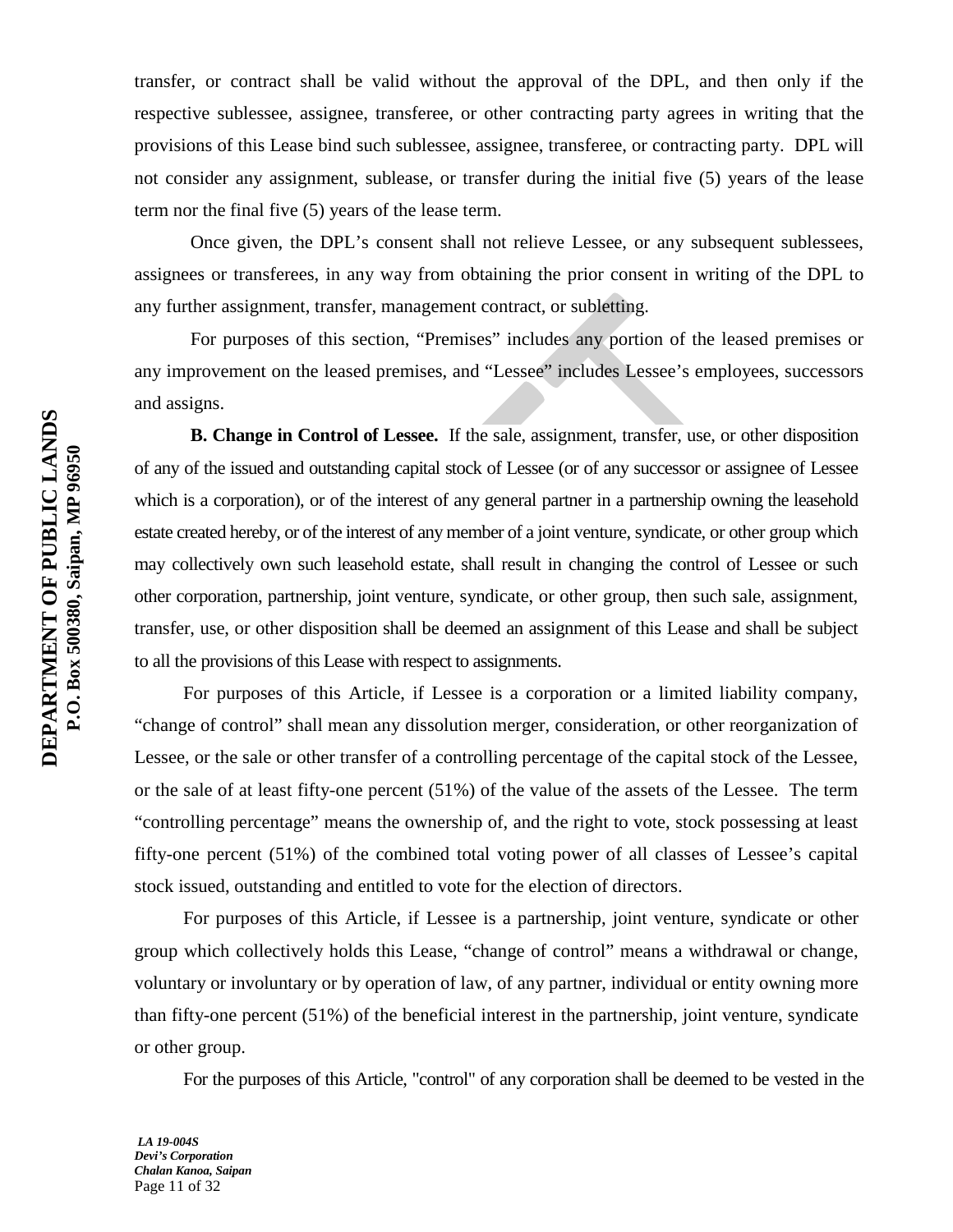person or persons owning more than fifty percent (50%) of the voting power for the election of the Board of Directors of such corporation, and "control" of a partnership, joint venture, syndicate, or other group shall be deemed to be vested in the person or persons owning more than fifty percent (50%) of the general partner's interest in such partnership or of the total interest in such joint venture, syndicate, or other group. For purposes of determining control by a person, members of the family of any assignor or transferor shall be included. For purposes of this section, "members of the family" include a person's spouse, grandparents, parents, brothers and sisters, nephews and nieces, and children by adoption and by blood. Lessee shall furnish an annual statement to the DPL that includes the names and addresses of all stockholders in any corporation or general partners in any partnership holding this lease, showing the number of shares of stock owned by each stockholder of such corporation, or the respective interest of the partners in such partnership, as the case may be. Such statement shall be signed under oath by an officer of each corporation and by a general partner of each partnership holding this lease.

**C. Notice to DPL.** Lessee shall furnish a statement of ownership/control to the DPL prior to the Commencement Date of this Lease, and on the same date annually thereafter. If Lessee is a corporation, such statement shall include the names and addresses of all principal stockholders and officers in any corporation acting as Lessee, which stockholder(s) own more than ten percent (10%) of the total combined voting power of all classes of Lessee's capital stock issued, outstanding and entitled to vote for the election of directors. If the Lessee is a partnership, joint venture, syndicate or other group, such statement shall include the name, address and respective interest of each person or entity with an interest in the partnership, joint venture, syndicate or other group.

**D.** Assignee's Duties. No assignment, sublease or transfer made with DPL's consent shall be effective until there shall have been delivered to DPL an executed counterpart of such assignment, sublease or transfer containing an agreement, in recordable form, executed by the assignor, sublessor or transferor and the proposed assignee, sublessee or transferee in which the latter assumes due performance of the obligations on the former's part to be performed under this Lease to the end of the leasehold term.

**E. Assignment or Change In Control Fee.** If the DPL consents to an assignment of this Lease or to a change in control of Lessee, as described in Section B of this Article, it shall assess a fee of twenty-five percent (25%) of the gain or profit attributable to the leased land. For purposes of this section the terms "gain" and "profit" are defined as the proceeds from any change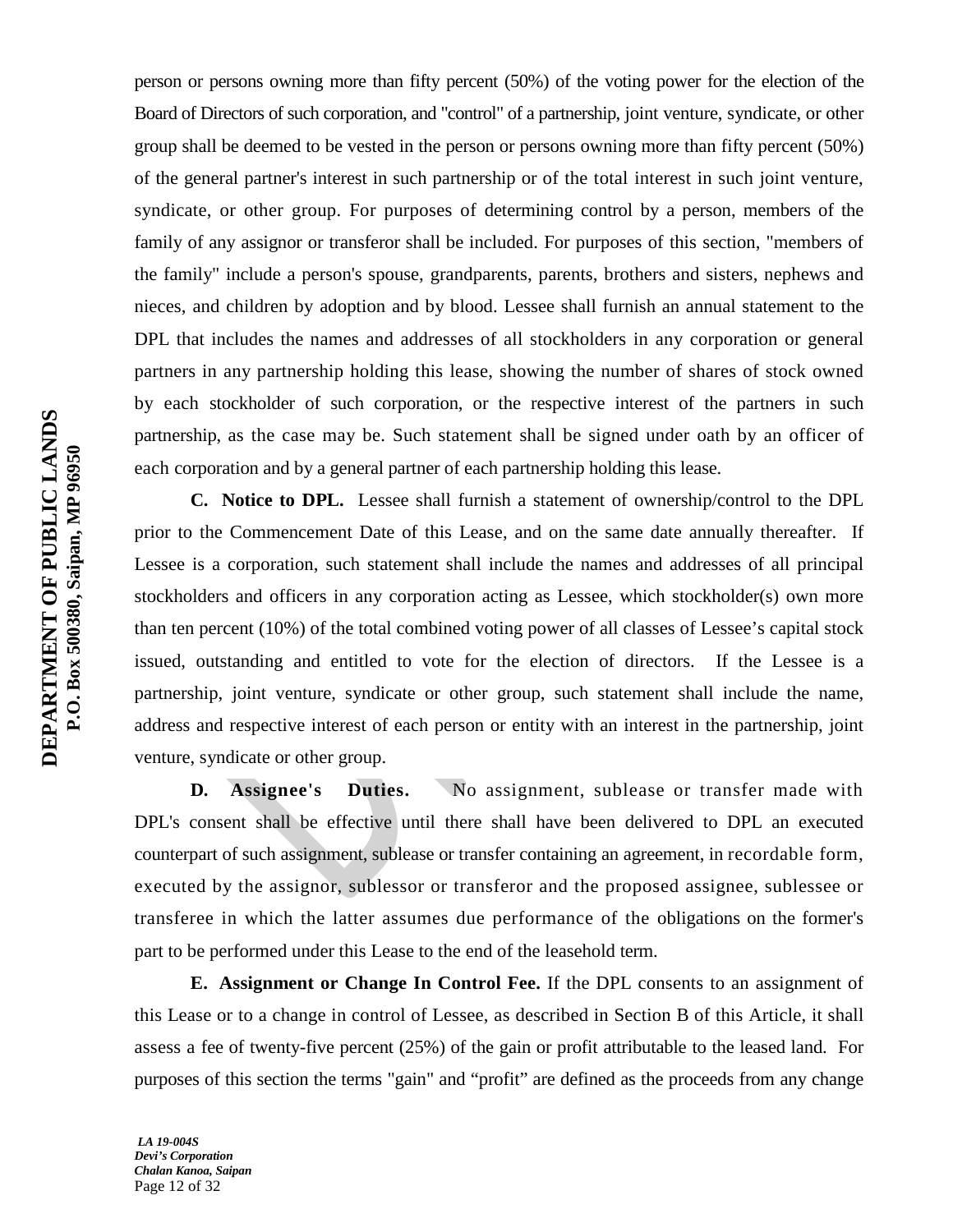in control or assignment less the book value of improvements and fixtures installed by Lessee. Lessee shall pay the fee to DPL at closing of the assignment or the change in control of the Lessee.

 **G. Transfer Fee.** In addition to any other fees due as a result of an assignment or transfer, if the DPL consents to an assignment, or other transfer of the leased Premises, as particularly described in Article 1 of this Lease, it shall assess a fee of 25% of the remaining rent due under this Lease for the remainder of the Term of the Lease. The transfer fee shall be assessed and Lessee shall pay the fee to DPL at closing of the transfer.

## **ARTICLE 15. STATUS OF SUBLEASES**

Termination of this Lease, in whole or in part, by cancellation or otherwise, shall operate either as an assignment to the DPL of any and all such subleases, concessions, and subtenancies or shall terminate all such subleases, concession agreements or sub-tenancies at DPL's discretion.

## **ARTICLE 16. AGREEMENTS FOR UTILITY LINES**

The Lessee shall have the right to enter into agreements with public utility companies or with the Government of the Commonwealth of the Northern Mariana Islands and/or any of its agencies to provide utility services, including water, electricity, telephone, television, and sewer lines necessary to the full enjoyment of the Premises and the development thereof in accordance with the provisions of this Lease. Subject to prior consultation with Lessee, the DPL reserves the authority to grant utility rights-of-way across the Premises. The Lessee shall furnish to the DPL executed copies thereof together with a plat or diagram showing the true location of the utility lines to be constructed in accordance therewith. Nothing herein contained shall be deemed to imply an obligation on the part of DPL to furnish Lessee with any water services or other utilities whatsoever and DPL does not guarantee the availability of same. It is expressly understood that the Lessee shall obtain such services at its sole cost and expense.

## **ARTICLE 17. RIGHT OF MORTGAGE**

The Lessee, its successors and assigns may, subject to the express prior written approval of the DPL, mortgage this Lease and the Lessee's interest hereunder, provided that no holder of any mortgage of this Lease or the Lessee's interest hereunder, or any one claiming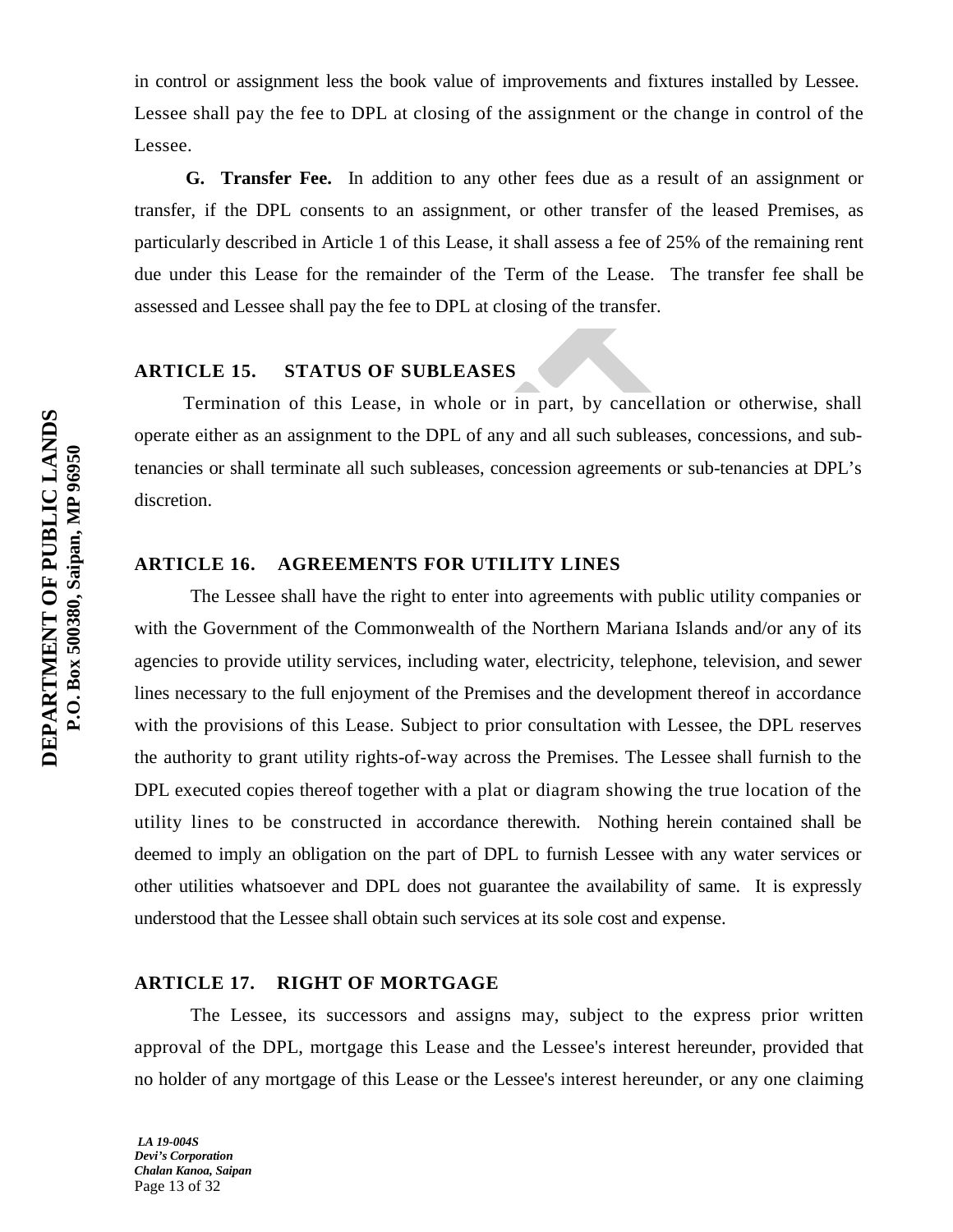by, through or under any such mortgage shall, by virtue thereof, except as provided herein, acquire any greater rights hereunder than the Lessee, and no mortgage of this Lease or the Lessee's interest hereunder, in whole or in part, by the Lessee or the Lessee's successors or assigns shall be valid, unless: (i) at the time of the making of such mortgage, there shall be no default under any of the agreements, terms, covenants and conditions to be performed by the Lessee under this lease; (ii) such mortgage shall be subject to all the agreements, terms, covenants and conditions of this Lease, (iii) any such mortgage shall reserve to the DPL prior right, in the event of Lessee's default under the same and after notice of the same character and duration as required to be given to Lessee, to correct the default or to purchase the same and terminate this Lease; and (iv) such mortgage shall contain the following provisions:

> This instrument is executed upon condition that (unless this condition be released or waived by the DPL or its successors in interest by an instrument in writing), no purchaser or transferee of said Lease at any foreclosure sale hereunder, or other transfer authorized by law by reason of a default hereunder where no foreclosure sale is required, shall, as a result of such sale or transfer, acquire any right, title or interest in or to said Lease or the leasehold estate hereby mortgaged unless (i) the DPL shall receive written notice of such sale or transfer of said Lease within fifteen (15) days after the effective date of such sale or transfer and (ii) a duplicate original copy of the instrument or instruments used to effect such sale or transfer shall be delivered to the DPL within thirty (30) days after the execution and delivery thereof.

Any mortgage entered into shall be in strict compliance with all applicable laws and regulations, including mortgage security instrument laws, or applicable constitutional provisions, in order to be valid and enforceable. The loan secured by this leasehold mortgage shall not exceed the appraisal value of the Premises. All funds received pursuant to any mortgage of the leasehold property shall be expended only for leasehold improvements within the Northern Mariana Islands.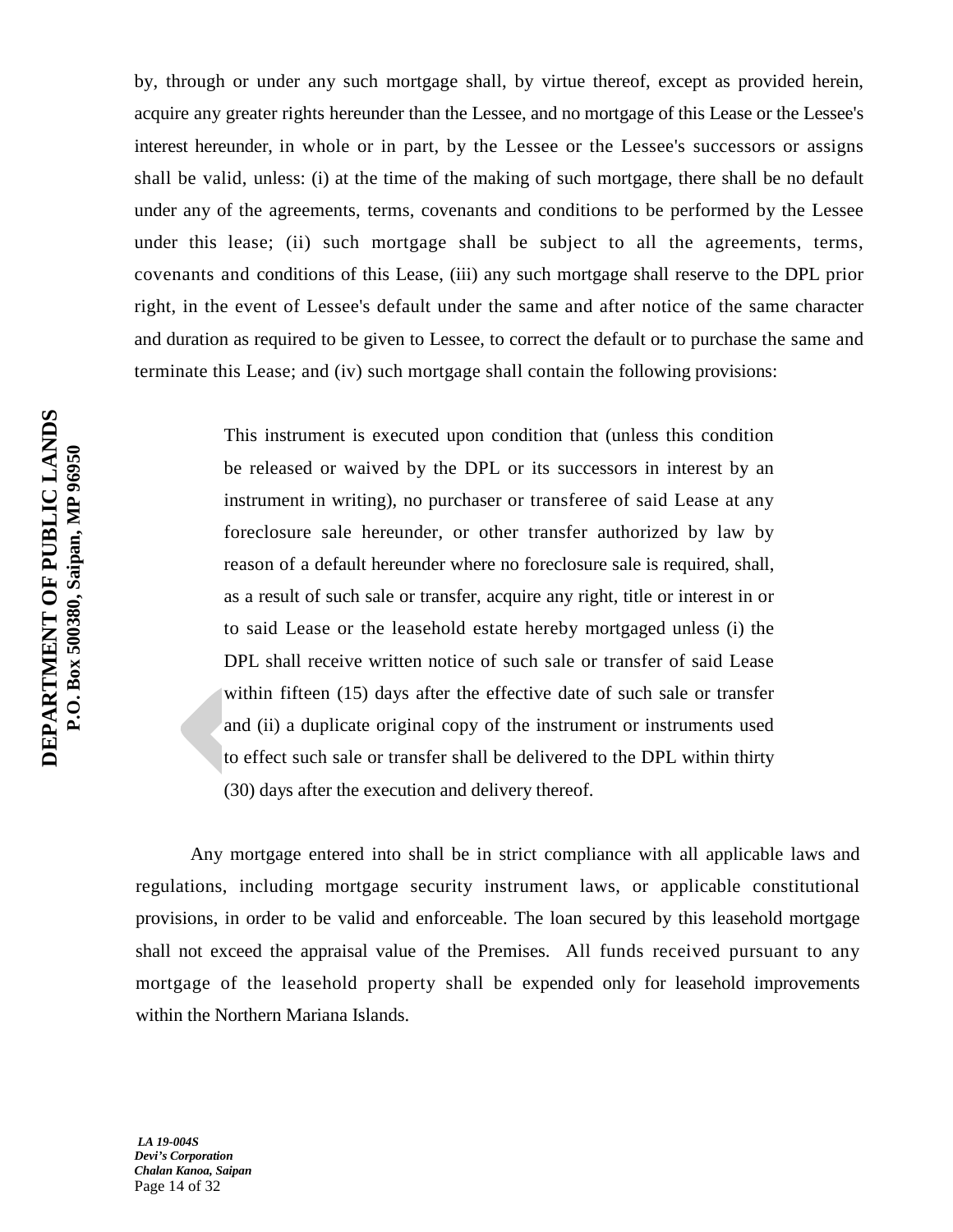#### **ARTICLE 18. RIGHTS OF LEASEHOLD MORTGAGEES**

If the Lessee or the Lessee's successors or assigns shall mortgage this Lease or its interest in the Premises in accordance with the provisions of this Lease, then so long as any such leasehold mortgage as hereinafter defined shall remain unsatisfied of record, the following provisions shall apply:

**A. Notice to Mortgagee.** The DPL shall serve upon the Lessee any notice of default pursuant to the provisions of Article 27 or any other notice under the provisions of or with respect to this Lease. The Lessee shall thereafter serve a copy of such notice upon the holder of the then existing mortgage of this Lease of the Premises. Service of such notice of default upon the Lessee shall be deemed as service on the mortgagee who shall thereafter have the same period as the Lessee for remedying the default or causing the same to be remedied, as is given the Lessee after service of such notice upon it.

**B. Remedy.** Such leasehold mortgagee of this Lease or the Premises, in case the Lessee shall be in default hereunder, shall, within the period and otherwise as herein provided have the right to remedy such default, or cause the same to be remedied, and the DPL shall accept such performance by or at the instigation of such leasehold mortgagee as if the same had been performed by the Lessee.

**C. Diligent Prosecution.** No default on the part of Lessee in the performance of work required to be performed, or acts to be done, or conditions to be remedied, shall be deemed to exist, if steps shall, in good faith, have been commenced promptly to rectify the same and shall be prosecuted to completion with diligence and continuity in accordance with Article 27 hereof, on "Default", unless otherwise specified in this Lease.

**D. Termination.** Notwithstanding while the leasehold mortgage remains unsatisfied of record, if any event or events shall occur which shall entitle the DPL to terminate this Lease, and if before the expiration of thirty (30) days after the date of service of notice of termination by the DPL all rent and other payments herein provided for then in default is fully paid, and the Lessee shall have complied or shall be engaged in the work of complying with all the other requirements of this Lease, if any, then in default, then in such event the DPL shall not be entitled to terminate this Lease, and any notice of termination theretofore given shall be void and of no force or effect, provided, however, nothing herein contained shall in any way affect, diminish or impair the right of DPL to terminate this Lease or to enforce any other subsequent default in the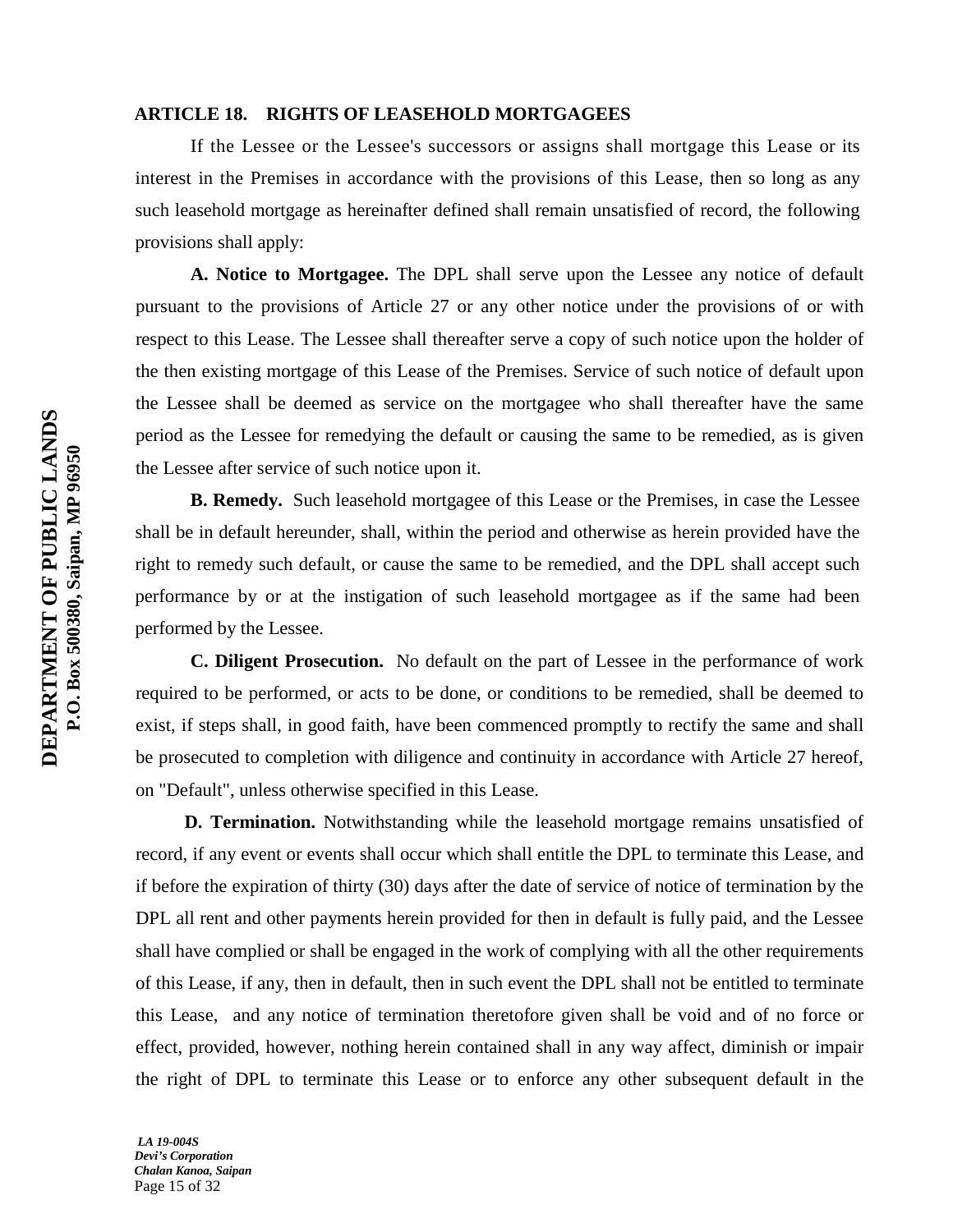performance of any of the obligations of the Lessee hereunder.

**E. Notice of Termination.** In the event of the termination of this Lease prior to the natural expiration of the term hereof, whether by summary proceedings to dispossess, service of notice to terminate or otherwise, due to default of the Lessee as provided in Article 27 hereof, or any other default of the Lessee, the DPL shall serve upon the holder of the then existing mortgage on this Lease or the Premises written notice of such termination. Nothing herein contained shall release the Lessee from any of its obligations under this Lease, which may not have been discharged or fully performed by any mortgagee of this Lease or the Premises, or its designee.

**F. First Mortgage Only.** Whenever reference is made herein to the holder of the mortgage on this Lease or the Premises, the same shall be deemed to refer only to the holder of the first record mortgage on this Lease or the Premises, if any, as shown by the records of the Commonwealth Recorder's office. Notice of such mortgage shall be sent to the DPL by certified or registered mail, and include a copy of the recorded mortgage certified by the Commonwealth Recorder's office as to the date and time of recordation. Any notice or other communication to any such mortgagee by the DPL shall be in writing and shall be served either personally or by certified or registered airmail address to such holder or mortgagee at his/her address appearing on such records or at such other address as may have been designated by notice in writing from such holder or mortgagee to the party serving such notice of communications. Nothing contained in this Article shall be construed so as to require the DPL to serve notices upon or recognize any leasehold mortgagees other than the holder or such first mortgage on this Lease or the Premises, as aforesaid.

#### **ARTICLE 19. STORM, FIRE AND DAMAGE INSURANCE**

The Lessee shall procure upon the Commencement Date and shall continue to maintain in force during the entire Term of this Lease or any extension thereof, storm (typhoon) fire and damage insurance for the Premises with a company or companies authorized to do business in the Northern Mariana Islands, with extended coverage endorsements jointly in the names of the Lessee and the DPL, covering the full insurable value of all improvements on the Premises, subject to appropriate co-insurance provisions (no greater than 10%). The policy shall contain a clause requiring that the DPL be given thirty (30) days notice prior to any cancellation or termination of the policy. A copy of such policy or policies or an acceptable

*LA 19-004S Devi's Corporation Chalan Kanoa, Saipan* Page 16 of 32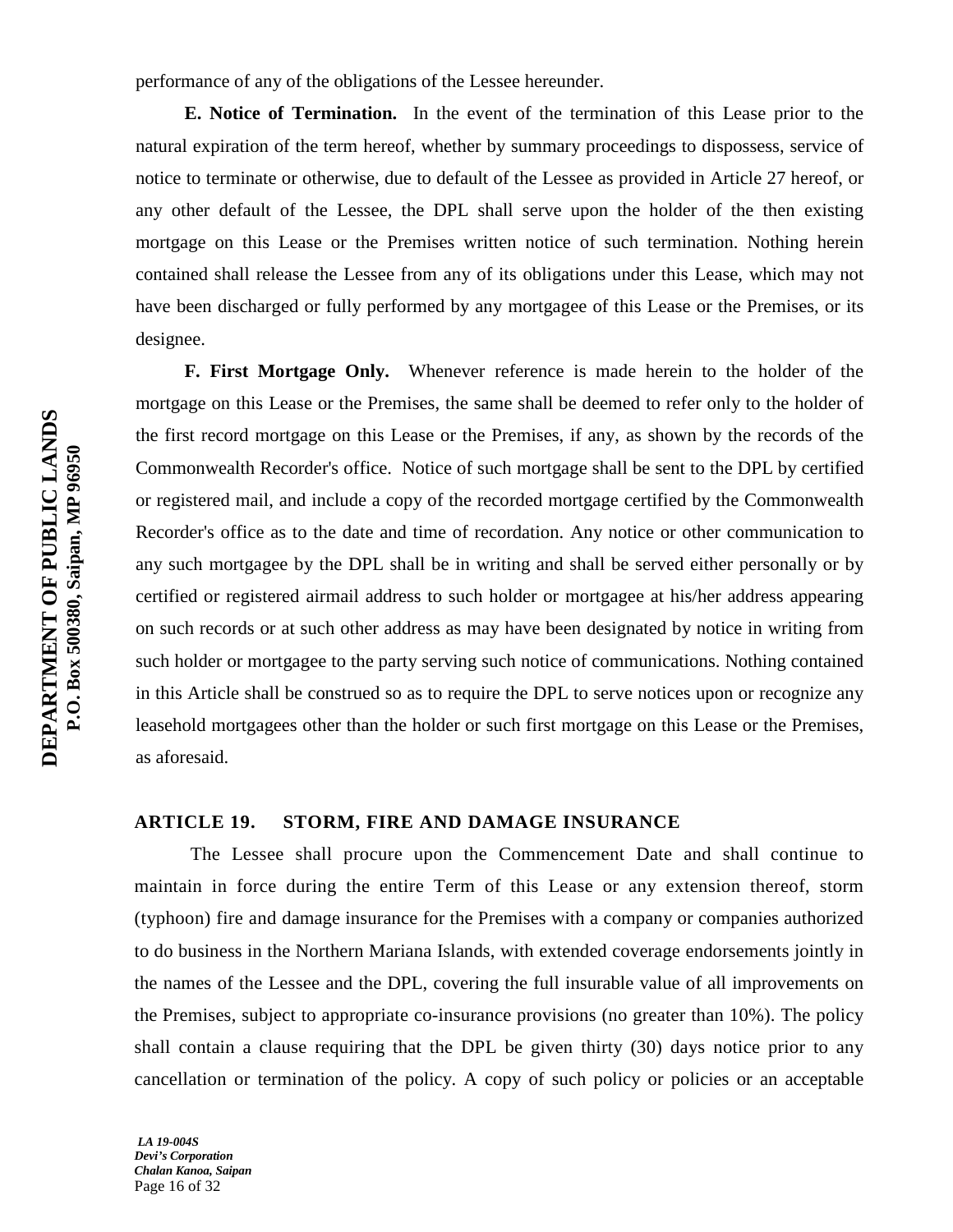certificate shall be deposited with the DPL within thirty (30) days of the same obtained by the Lessee. The Lessee shall pay all premiums and other charges payable in connection with insurance carried by the Lessee. In the event of damage to any permanent improvement on the premises, the Lessee shall reconstruct such improvement in compliance with applicable laws, ordinances, and regulations and in accordance with the applicable provisions of this Lease. Such reconstruction shall commence within six (6) months after the damage occurs and shall be pursued diligently and completed within one (1) year of the occurrence. In the event of damage to the extent of seventy-five percent (75%) or more of the total value of all permanent improvements on the Premises during the last five (5) years of the term of this Lease, the Lessee for ninety (90) days shall have the option to agree to reconstruct the damaged improvements. Should the Lessee fail to notify the DPL in writing of the exercise of its option to reconstruct within ninety (90) days of the occurrence of damage, the Premises shall be cleared at the Lessee's expense and upon completion of such clearing this Lease shall terminate. In the event Lessee shall elect not to rebuild damaged improvements during the last five-year term of the Lease, all insurance proceeds accruing as a result of the fire or damage, shall be for the sole benefit of and made payable to the DPL, or its lawful successors and assigns. Any damages incurred or suffered by any sublessee, assignee, mortgagee, or otherwise as a result of such termination shall be borne solely by the Lessee.

## **ARTICLE 20. LIABILITY INSURANCE**

The Lessee shall, from the Commencement Date of this Lease, procure and maintain in force during the entire term of this Lease or any extension thereof, at its sole expense, commercial general liability insurance (all risk) for the Premises and operations conducted thereon, with the DPL and the CNMI Government as named co-insured, in a company or companies authorized to do business in the Northern Mariana Islands, with a minimum coverage of \$1,000,000 in the aggregate or such higher amounts as the DPL may reasonably require. Copies of such policies shall be delivered to the DPL within thirty (30) days of their issuance, and shall contain a clause requiring at least thirty (30) days' written notice shall be given to the DPL prior to cancellation or refusal to renew any such policies. Lessee agrees that if such insurance policies are not kept in force during the entire term of this Lease, the DPL may procure the necessary insurance, pay the premium therefore, and such premium shall be repaid to the DPL immediately upon the DPL's demand.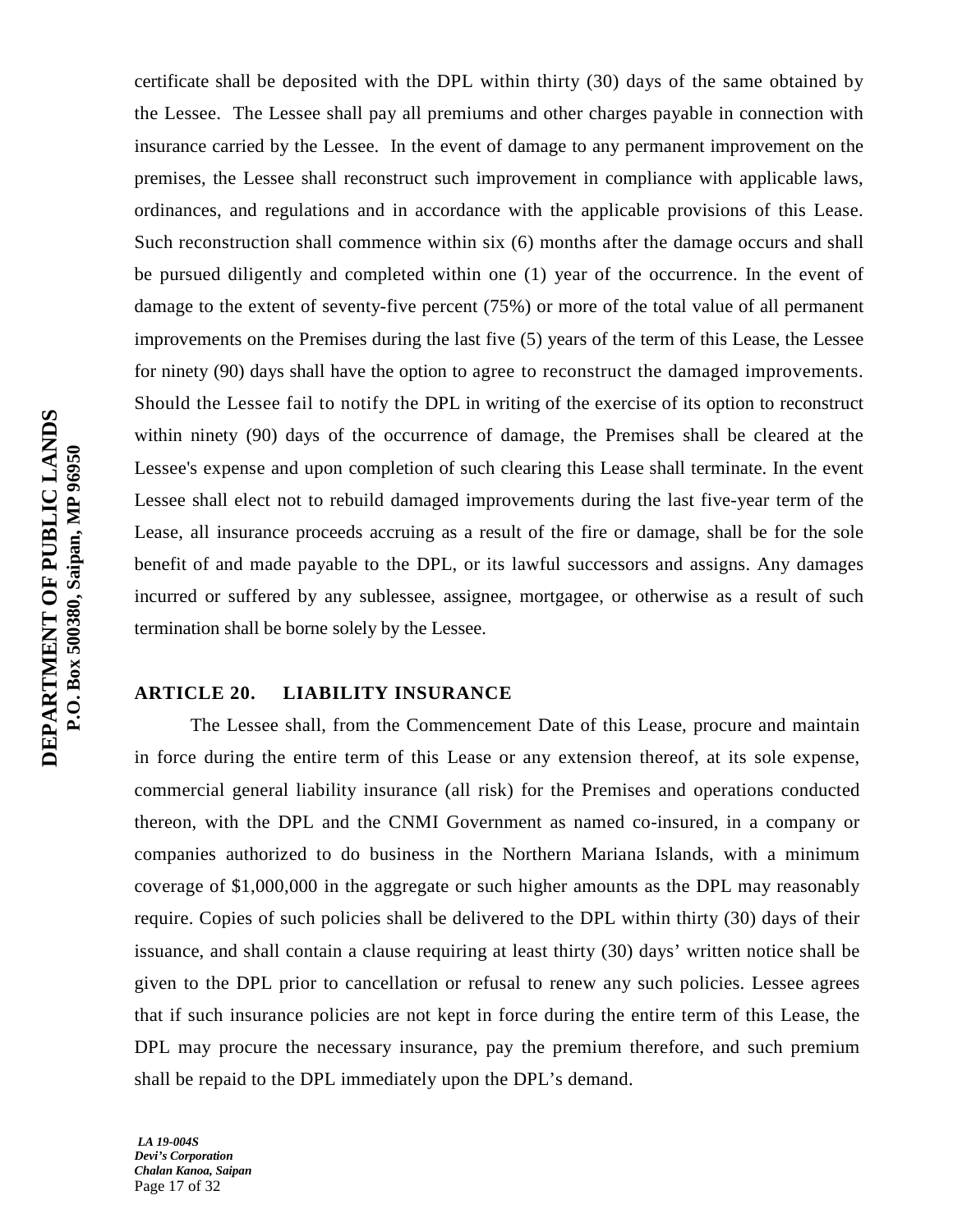All insurance obtained by the Lessee in compliance with this Lease shall be obtained from reputable companies acceptable to the DPL.

## **ARTICLE 21. NOTICES**

Except as otherwise specified herein, all notices required or permitted under this Lease shall be in writing and shall be delivered in person or deposited in the United States mail in an envelope addressed to the proper party, certified or registered mail, postage prepaid as follows:

| Secretary                  |
|----------------------------|
| Department of Public Lands |
| P.O. Box 500380            |
| Saipan, MP 96950           |
|                            |

LESSEE: Mukesh M. Devjani, President/ Secretary Devi's Corporation P.O. Box 502981 Saipan, MP 96950 Telephone No.: 235-4405

or at such other address as the DPL or Lessee may from time to time specify in writing. All notices shall be deemed delivered (1) on the date personal delivery is made, or (2) on the date falling three (3) days after the date of the post mark by the U.S. Post Office of any mail or notice properly addressed and containing sufficient postage.

## **ARTICLE 22: RESERVATION OF EASEMENTS/MINERAL RIGHTS**

This Lease shall be subject to all existing easements, roadways, and rights-of-way across or through the Premises. The DPL and the CNMI Government retain the right at all times to cause the construction, maintenance, operation or repair of public utilities or parts thereof on the premises, including, but not necessarily limited to, electric power transmission, telegraph, telephone and pipelines, and for roads and other community projects. Lessee shall be entitled to no compensation from the DPL or the CNMI government for such uses of the Premises. The DPL hereby reserves all rights to minerals and resources on the Premises, including the right of access to and use of such parts of the surface of the Premises as may be necessary for the mining and saving of said minerals. The right of ingress to and egress from the Premises upon which public utilities and other improvements have been constructed, and for the purposes of inspection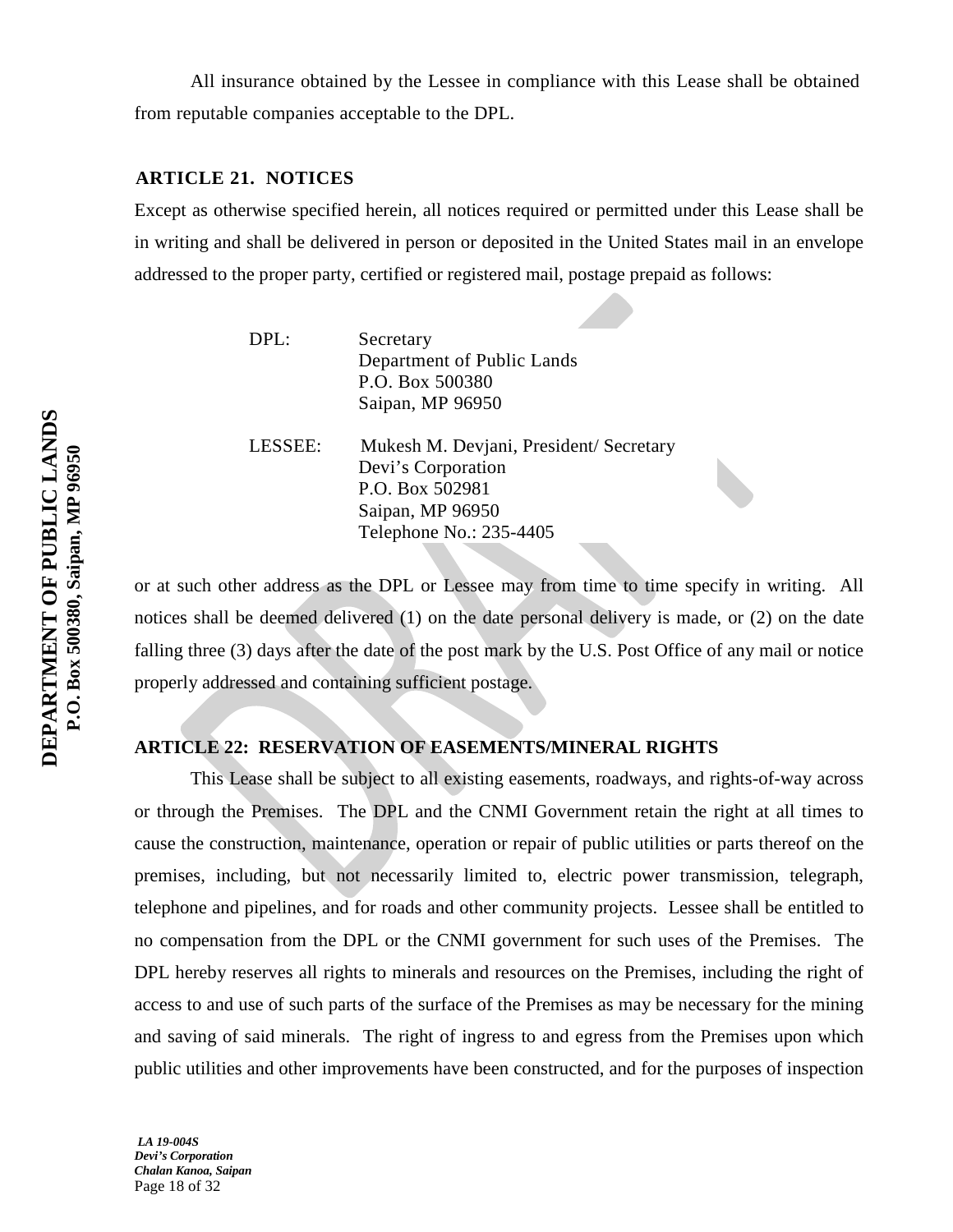by the DPL, as well as for the performance of official duties in the maintenance, operation and repair of such utilities and other improvements is hereby reserved.

## **ARTICLE 23. RIGHT OF INSPECTION; INGRESS/EGRESS**

A. The DPL, its agents, and representatives shall have, upon reasonable notice, the right to enter the Premises at any time for inspection purposes in order to determine whether the provisions of the Lease are being complied with by the Lessee, to serve notices required under this Lease, or for any other purpose deemed appropriate by the DPL. In addition, DPL shall have the right to inspect and examine all the books, records, documents, and accounts of the Lessee or its sublessees, from time to time upon request.

B. The DPL reserves to the CNMI Government the right to order cessation of all operations on the Premises until further notice should the CNMI Government, any agency thereof, or the DPL determine the Lessee is not exercising a high degree of care in protecting the safety of persons and property in the conduct of its activities on the Premises.

Regardless of the above provisions, it always remains the sole responsibility and duty of the Lessee to ensure that the operation is operated in a safe and healthful manner.

## **ARTICLE 24. CONDEMNATION**

The DPL and Lessee covenant and agree that in the event the whole property hereby leased shall be taken in condemnation proceedings or by any right of eminent domain, or otherwise, for public purposes, then and on the happening of any such event, the DPL or Lessee, may terminate this Lease and the Term hereby granted and all the rights of the Lessee hereunder, and the rent shall be paid up to the date of such condemnation or termination and any unearned rent paid in advance by the Lessee shall be refunded pro rata. In the event any portion of the property hereby leased is condemned or taken by right of eminent domain or otherwise for public purposes, thereby rendering the leased property unsuitable for the purpose of Lessee as stated in Article 2 above, then and on the happening of such event Lessee may terminate this Lease and the Term hereby granted, and all the rights of the Lessee hereunder and the rent shall be paid up to the date of such termination or condemnation and any unearned rent paid in advance by the Lessee shall be refunded pro rata. If Lessee does not terminate this Lease upon such event, then the rent shall be reduced in proportion to the land taken as such bears to the total area of land leased. The DPL and the Lessee may each independently file separate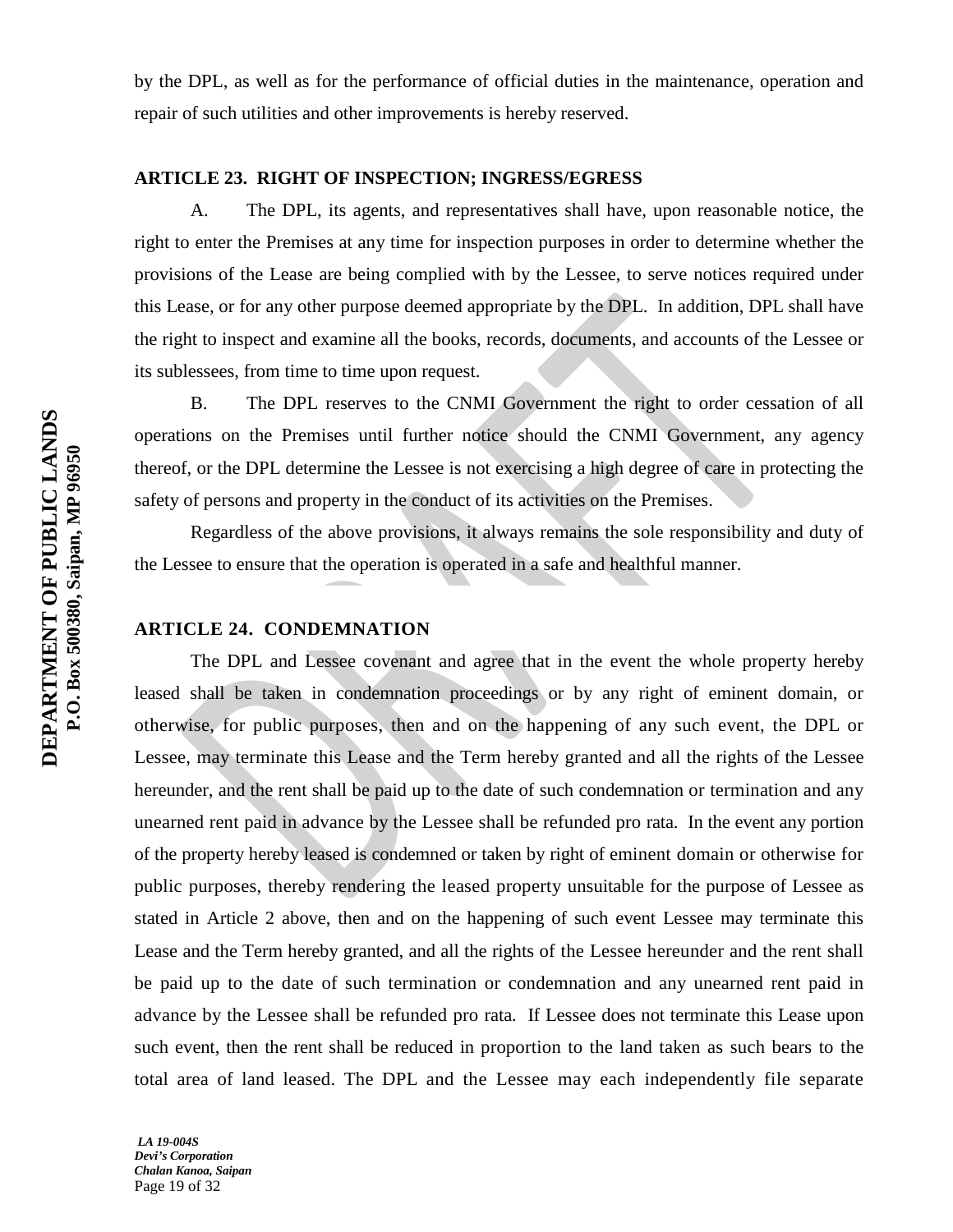claims in such proceedings for the purpose of having the value of their respective interests determined, and the award shall be paid accordingly; but if the public or governmental authorities shall object or refuse to permit separate claims to be proved and/or distributed in such manner, the DPL will prosecute all claims for damages to the Premises on behalf of both the DPL and the Lessee (and authority to do so is hereby granted), and after deducting all reasonable expenses incurred by the DPL incident thereto, the balance of said award shall be divided between the DPL and the Lessee as established in that proceeding. In the event the DPL prosecutes the claim on behalf of both parties hereto, all such awards shall be paid to the DPL for the account of the DPL and Lessee as hereinbefore provided.

## **ARTICLE 25. COVENANT AGAINST DISCRIMINATION**

The use and enjoyment of the Premises shall not be in support of any policy which discriminates against anyone based upon race, creed, sex, color, national origin, or a physical handicap, or as provided by Commonwealth or Federal laws.

## **ARTICLE 26. ABANDONMENT / UNDERUTILIZATION OF PREMISES**

Should the Lessee fail to use the Premises for the purpose set forth in this Lease for a consecutive period of ninety (90) days without securing the written consent of the DPL, the Lessee shall be deemed to have abandoned the Premises, so that in such event this Lease may, at the option of the DPL, be terminated pursuant to the provisions of Article 27 hereof without further notice to the Lessee.

In the event of a use other than the permitted use set forth on the Lease Data Sheet, or utilization of the Premises that fails to comport with the conceptual design upon which this Lease was based, DPL may recapture all or portions of properties under lease when such lands may have a higher and better use than as actually being used or developed by Lessee. In such case Lessor shall give notice to Lessee and an opportunity to cure or within sixty (60) days reach agreement with the DPL on a proposed course of action to cure or such non-conforming or underutilized portions of the premises shall revert to the DPL.

#### **ARTICLE 27. DEFAULT**

Time is of the essence and Lessee shall automatically be in default of this Lease if:

**A. Failure to pay.** Lessee shall fail to pay any installment or rent hereby reserved or

*LA 19-004S Devi's Corporation Chalan Kanoa, Saipan* Page 20 of 32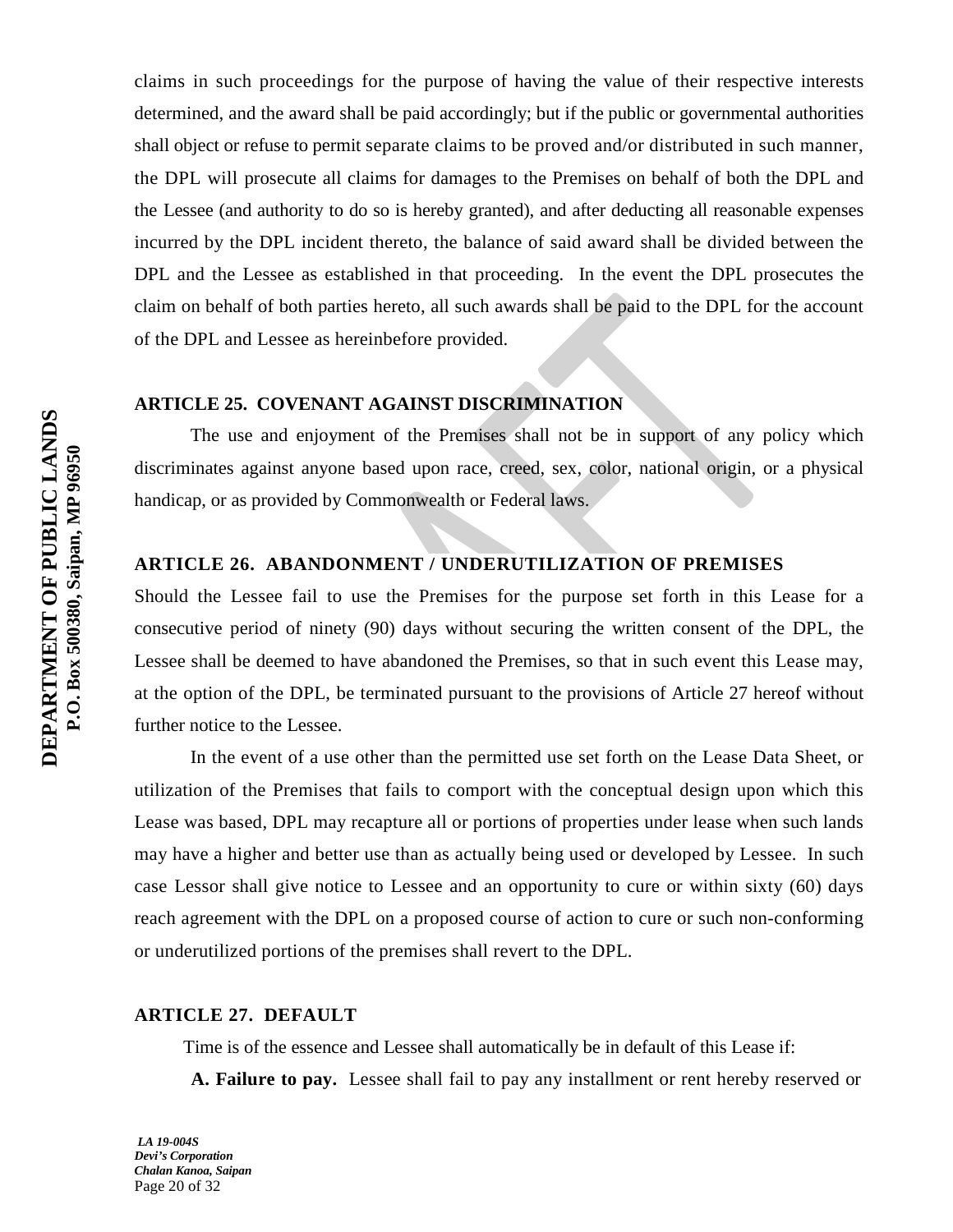shall fail to pay any taxes or other charges required to be paid by Lessee within thirty (30) days after the due date under the terms of this Lease.

**B. Other Breach of Lease.** Lessee shall breach any term, provision or covenant of this lease, other than the payment of rent, taxes, or other charges, and fails to cure such breach within thirty (30) days from and after written notice from the DPL.

 **C. Insolvency or Bankruptcy.** Lessee, its successors and assigns, becomes insolvent or file for relief under the United States Bankruptcy Code.

**D. Abandonment.** Lessee abandons the Premises as provided in Article 26.

Upon the occurrence of Lessee's default of this Lease as described above, all Lessee's rights under this Lease are terminated, including, but not necessarily limited to Lessee's right to use the Premises. Any notices, as may be required by law or this Lease, shall be delivered as provided by Article 21 of this lease.

## **ARTICLE 28. REMEDIES**

Upon termination of Lessee's rights under this Lease pursuant to Article 27, the DPL may terminate this Lease and may, upon fifteen (15) days written notice, enter in, into and upon the leased premises and take possession of all buildings, fixtures and improvements, and evict Lessee without liability of trespass. The remedies herein shall not prejudice the DPL's other rights and remedies at law or equity.

## **ARTICLE 29. ACCORD AND SATISFACTION**

No payment by Lessee or receipt by the DPL of a lesser amount than the annual rent herein stipulated shall be deemed to be other than on account of rents due, nor shall any endorsement or statement on any check or any letter accompanying any check or payment of rent be deemed an accord and satisfaction, and the DPL may accept such check or payment without prejudice to the DPL's right to recover the balance of such rent or pursue any other remedy provided in this lease. In the event that the rent or any other monies which are due hereunder by Lessee are delinquent, the DPL may, upon the receipt of any payments, apply them to any account or period it shall determine in its discretion.

#### **ARTICLE 30. WAIVER OF BREACH**

Waiver by the DPL of any breach of any term, covenant or condition herein contained

*LA 19-004S Devi's Corporation Chalan Kanoa, Saipan* Page 21 of 32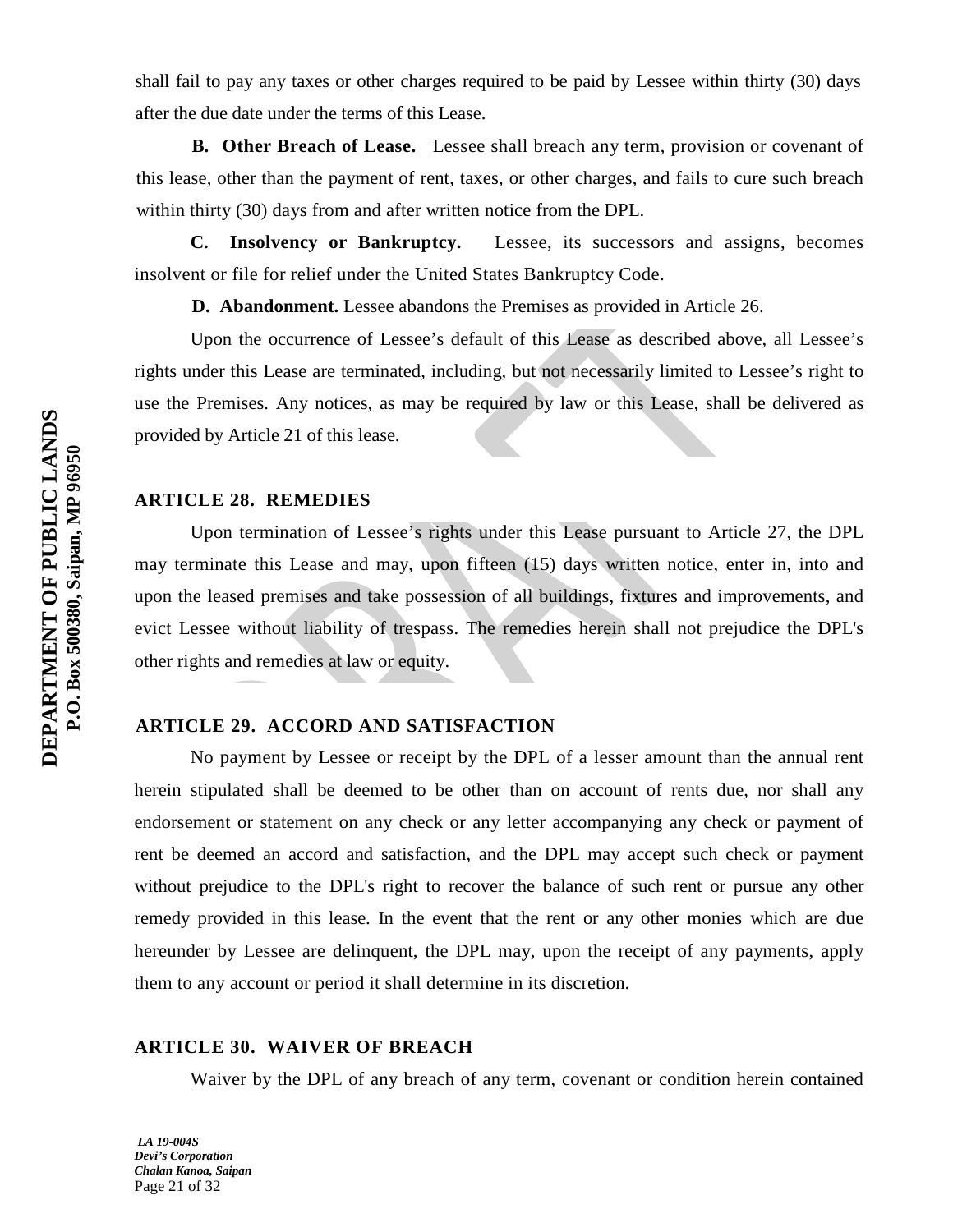shall not be deemed to be a waiver of any subsequent breach of the same or any other term, covenant or condition herein contained. The acceptance of rent by the DPL shall not be deemed to be a waiver of any of the terms or conditions including the remedies of DPL hereof. No covenant herein shall be deemed waived by the DPL unless such waiver is in writing by the DPL.

#### **ARTICLE 31. EXPENSE OF ENFORCEMENT**

If an action is brought by the DPL for rent or any other sums of money due under this Lease, or if any action is brought by the DPL to enforce performance of any of the covenants and/or conditions of this Lease, Lessee shall pay reasonable attorney's fees to be fixed by the Court as a part of the costs in any action. Use of in-house counsel or the Office of Attorney General shall not be a basis to reduce or avoid an award of such costs. In such event, fees shall be calculated by multiplying the prevailing hourly rate for private counsel in the Commonwealth by the reasonable number of hours spent in connection with such enforcement activities.

## **ARTICLE 32. INDEMNIFY, DEFEND AND HOLD HARMLESS**

Lessee hereby releases and forever discharges and agrees to defend, indemnify and hold harmless the DPL, the CNMI Government, their successors, employees and assigns, from any and all injury or loss and all liability for injury or loss to persons or property which occur on the Premises or which arise out of or in connection with any activities contemplated under this Lease during the Term of this Lease, any extension thereto or during any holdover by Lessee whether or not such claims, demands or actions are rightfully or wrongfully brought or filed and against all costs incurred by the DPL, the CNMI Government, their successors, employees and assigns therein. In case a claim should be brought or an action filed with respect to the subject of indemnity herein, Lessee agrees the DPL, the CNMI Government, their successors, employees and assigns may employ attorneys of their own selection to appear and defend the claim or action on their behalf, at the expense of the Lessee. The DPL, the CNMI Government, their successors, employees and assigns, at their own option, shall have the sole authority for the direction of the defense, and shall be the sole judge of the acceptability of any compromise or settlement of any claims or actions against them.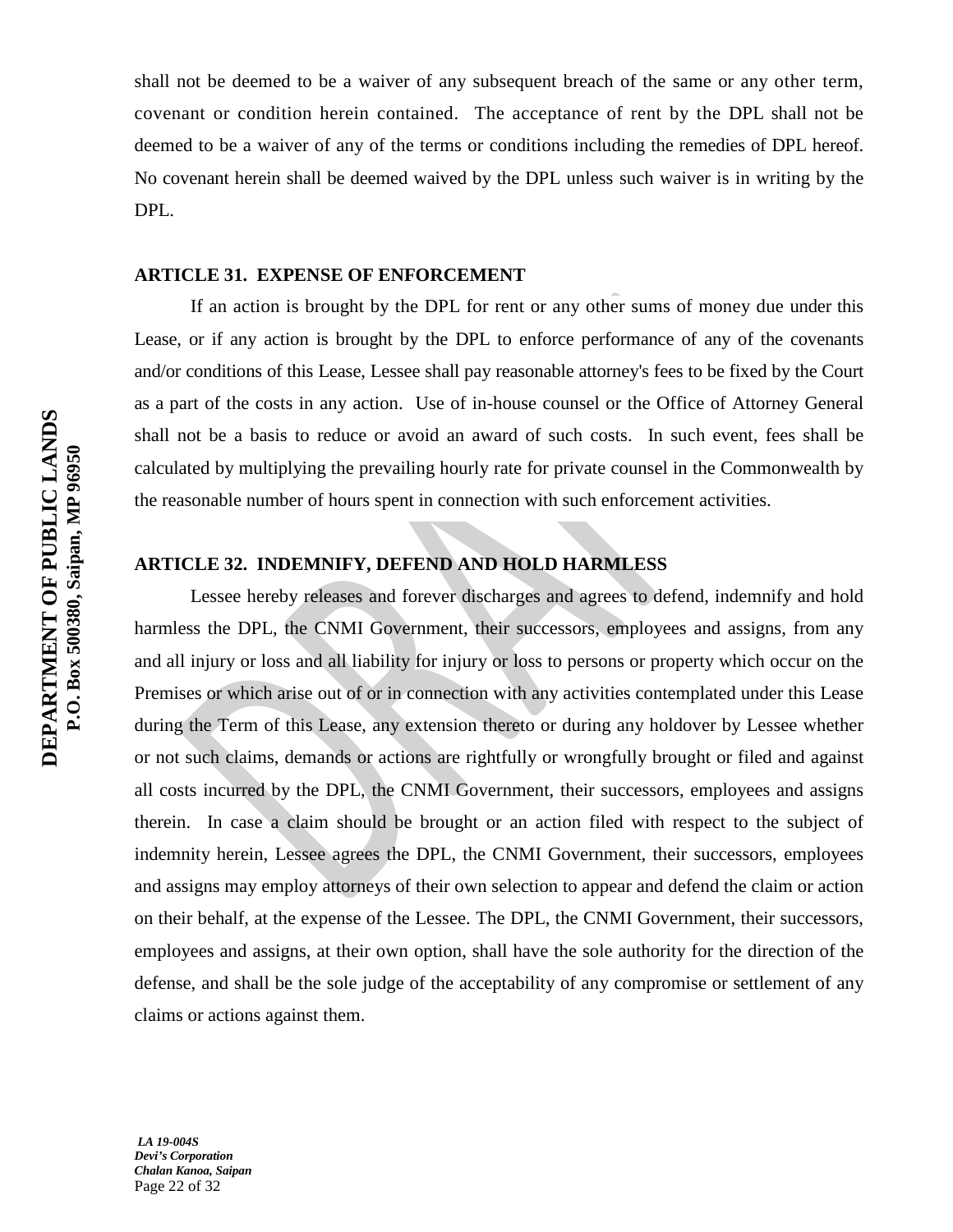#### **ARTICLE 33. QUIET ENJOYMENT**

The DPL covenants that the Lessee, upon paying the rent required herein and upon fulfilling all the conditions and agreements required of the Lessee, shall and may lawfully, peacefully and quietly have, hold, use, occupy and possess and enjoy the property during the Term agreed upon without any suit, hindrance, eviction, ejection, molestation, or interruption whatsoever of or by the DPL, or by any other person lawfully claiming by, from, under or against the DPL.

#### **ARTICLE 34. GOVERNMENT REQUIREMENT**

Lessee shall procure all licenses, certificates, permits, and other required authorizations from any and all other governmental authorities having jurisdiction over the Operation of the Lessee under this Lease. Lessee shall provide the DPL with copies of all such licenses, certificates, permits and other required authorizations from other governmental authorities within three (3) months after the Commencement Date of this Lease.

## **ARTICLE 35. UNLAWFUL USE AND COMPLIANCE WITH LAWS**

Lessee covenants and agrees not to use or cause or permit to be used any part of the Premises for any unlawful conduct or purpose. Lessee agrees to comply with all property, building, health, sanitation, safety and other laws and regulations of the Commonwealth of the Northern Mariana Islands, which are in effect or which may hereafter become effective.

#### **ARTICLE 36: HOLDOVER CLAUSE**

If the Lessee fails to vacate the Premises upon the expiration, termination or cancellation of this Lease, Lessee shall be deemed a holdover Lessee. Such holdover Lessee shall be obligated to pay the DPL a holdover fee during the holdover period of not less than 150% of the monthly-prorated Base Rent and Additional Rent for the Five Year Period immediately preceding the holder period as provided in Article 5A. Payment of such liquidated damages shall in no way constitute a limitation upon any other rights or remedies the DPL may be entitled to pursue for violation of the Lease, for trespass or illegal possession or for any other cause of action arising out of holdover Lessee's failure to vacate the Premises including the right to evict the Lessee without court action, and the cost thereof to be paid by the Lessee.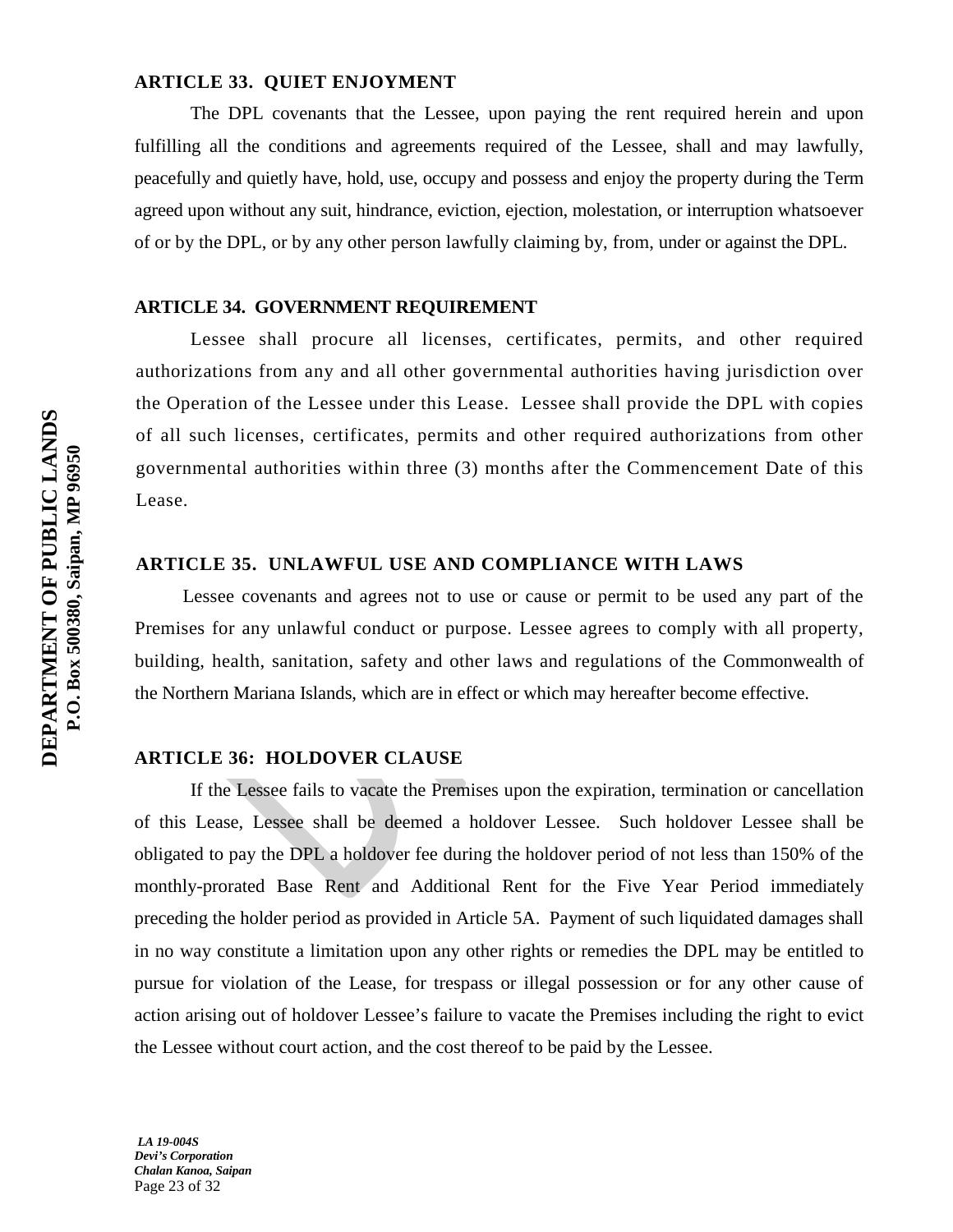## **ARTICLE 37. CONDITION OF PREMISES**

The Lessee acknowledges that it has examined the Premises prior to the making of this Lease and knows the conditions thereof, and that no representations or warranties other than those expressed herein have been made by the DPL. Lessee hereby accepts the Premises as-is in their present condition at the Commencement Date of this Lease.

#### **ARTICLE 38. VACATING THE PREMISES**

Upon the expiration or earlier termination or cancellation of the Lease, the Lessee shall quietly and peacefully vacate the Premises and surrender the possession thereof. The DPL may, at its option, require the removal of all improvements and property on the Premises, or it may require all improvements, except removable personal property, trade fixtures and equipment, remain on the Premises and become the property of the DPL after termination of this Lease. Upon the failure or neglect of the Lessee to remove her property from the Premises or restore the Premises, the DPL, its officers or agents, may enter the Premises and remove all persons and property therefrom without recourse to any action or proceeding at law or in equity. Such removal and/or restoration shall be at the cost and expense of the Lessee, and no claim for damages of any nature whatsoever against the DPL, the CNMI Government or any officer or agent thereof shall be created by or made on account of such removal.

## **ARTICLE 39. PUBLIC AUDITOR**

This Lease is subject to l CMC § 7845. The Lessee shall provide, upon request of the Public Auditor of the Commonwealth all records and reports, and shall allow audit, inspection, access and the right to copy her books, records, documents, correspondence, and any other data and material relating to this Lease, to the Public Auditor, and do any other acts required under 1 CMC § 7845. This right of access, inspections, and copying shall continue until the expiration of three (3) years after the final payment under the Lease is made, or such other time as set forth in 1 CMC § 7845.

## **ARTICLE 40. GENERAL PROVISIONS AND DEFINITIONS**

**A. Waiver.** No waiver of any default of the Lessee hereunder shall be implied from any omission by the DPL to take any action on account of such default if such default persists or is repeated, and no express waiver shall affect the default other than the default specified in the express waiver, and that only for the time and to the extent therein

*LA 19-004S Devi's Corporation Chalan Kanoa, Saipan* Page 24 of 32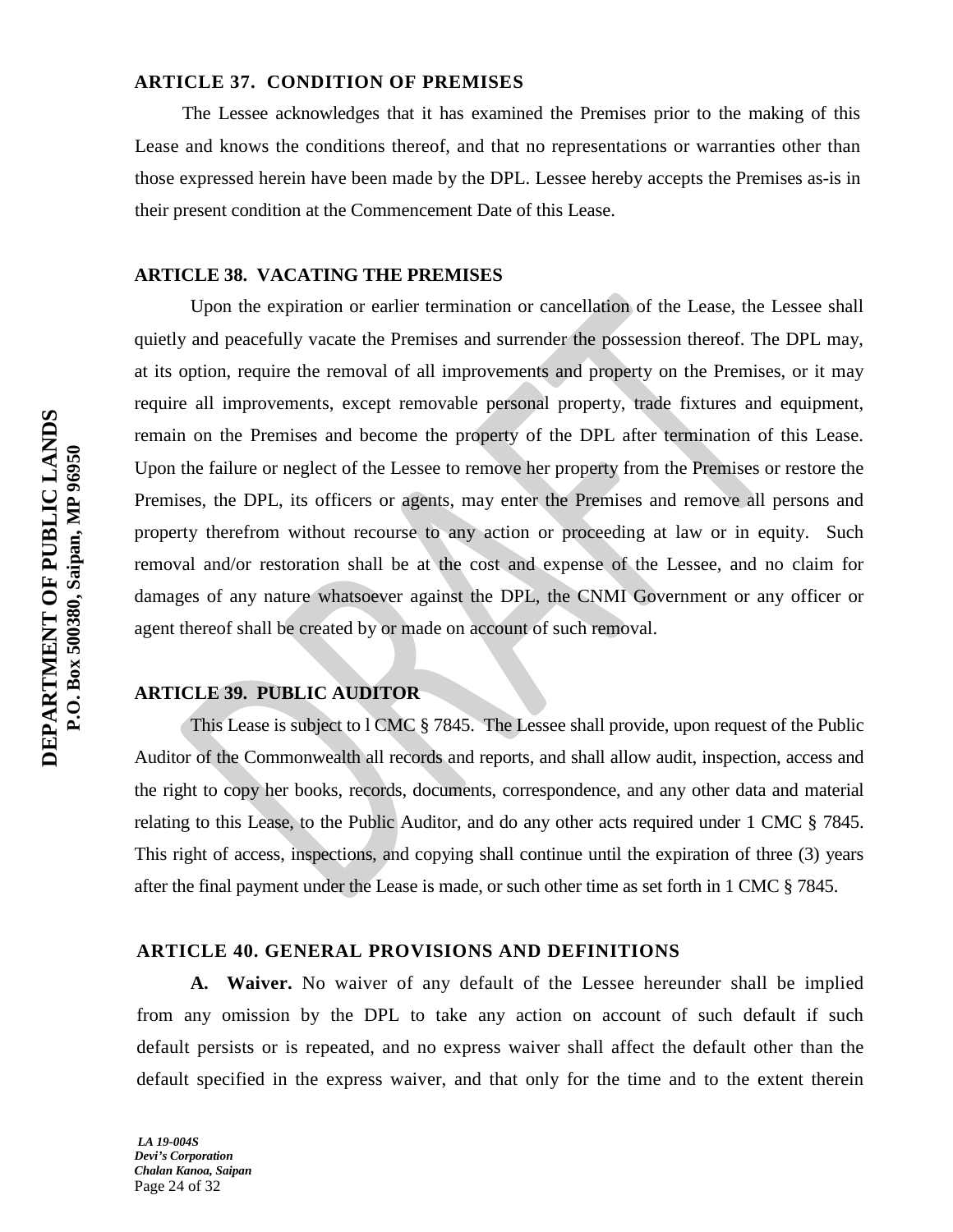stated. One or more waivers of any covenant, term or condition of this Lease by the DPL shall not be construed as a waiver of any subsequent breach of the same covenant, term or condition.

The consent or approval by the DPL to or of any act by the Lessee requiring the DPL's consent or approval shall not be deemed to waive or render unnecessary the DPL's consent or approval to or of any subsequent or similar acts by the Lessee. The acceptance of Lease fees by the DPL shall not be deemed to be a waiver of any of the terms or conditions, including the remedies of the DPL. No covenant of this Lease shall be deemed waived by either party unless such waiver is in writing and signed by the party waiving the covenant.

 **B. Agreement Complete.** It is hereby expressly agreed that this Lease, together with the exhibits attached hereto, contains all of the terms, covenants, conditions and agreements between the parties hereto relating in any manner to the use and occupancy of the Premises, and that the execution hereof has not been induced by either of the parties by representations, promises or understandings not expressed herein and that there are no collateral agreements, stipulations, promises or understandings of any nature whatsoever between the parties hereto relating in any manner to the use and occupancy of the Premises, and none shall be valid or of any force or effect, and that the terms, covenants, conditions and provisions of this Lease cannot be altered, changed, modified or added to except in writing signed by the parties hereto.

 **C. Interpretation.** The language in all parts of this Lease shall be in all cases construed simply, according to its fair meaning, and not strictly for or against the DPL or the Lessee. Captions and paragraph headings contained herein are for convenience and reference only, and shall not be deemed to limit or in any manner restrict the contents of the paragraph to which they relate.

**D. DPL's Representative.** The authorized representative of the DPL for purposes of this Lease shall be the Secretary of the Department of Public Lands or his/her designee.

**E. Lessee's Representative.** The authorized representative of the Lessee for purposes of this lease shall be as set forth on the Lease Data Sheet.

**F. Law Governing.** This Lease shall be governed by the laws and regulations of the Commonwealth of the Northern Mariana Islands, both as to performance and interpretation therein. If any provision of this Lease shall be held invalid under the laws of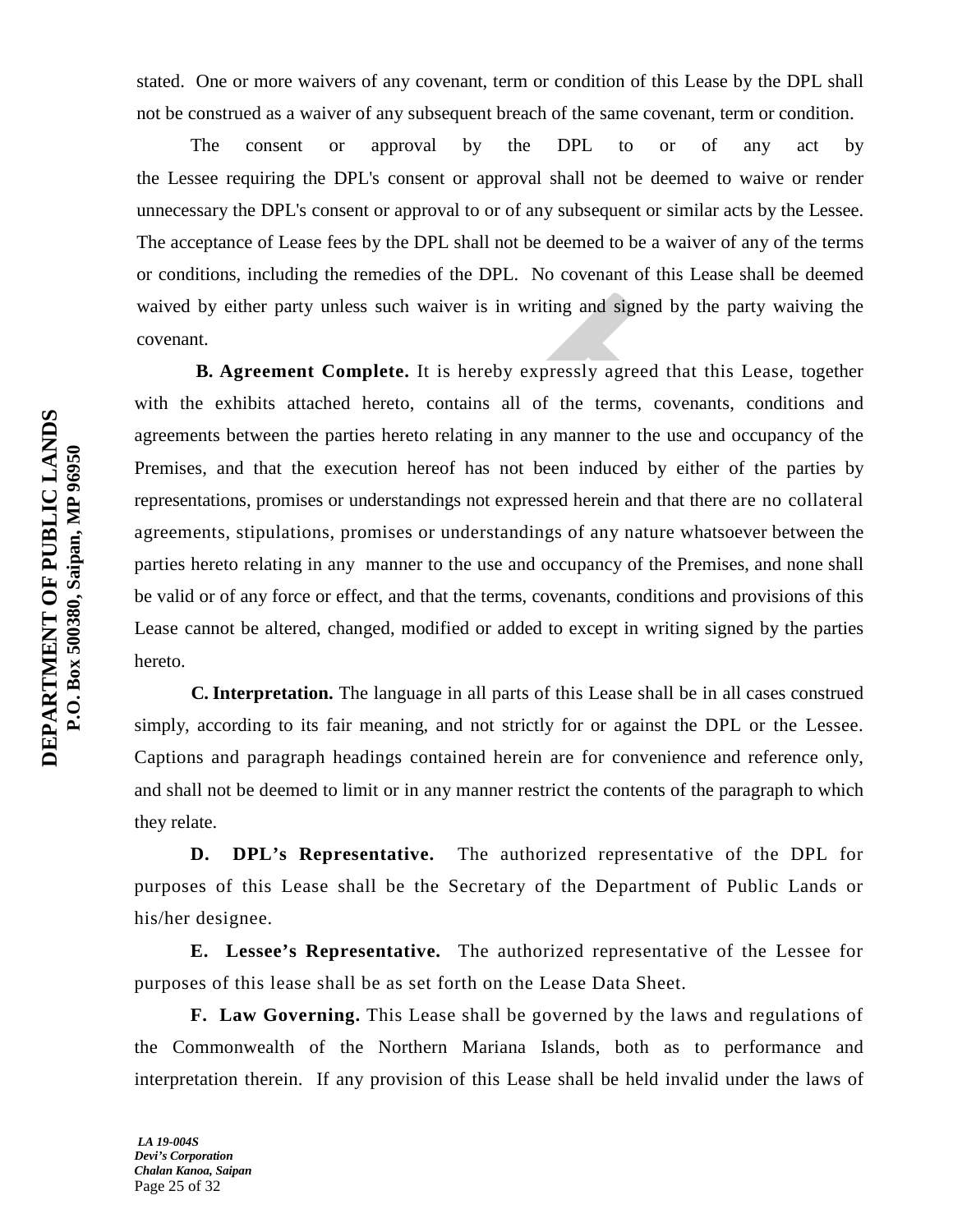the Commonwealth of the Northern Mariana Islands for any reason, the same shall in no way impair the validity of the remaining provisions of this Lease, and the remaining provisions of the Lease shall otherwise remain in full force and effect.

 **G. Gross Receipts.** "Gross Receipts", as that term is used herein, means all income or revenue whatsoever, including money and any other thing of value, received by or paid to the Lessee, its sublessees or concessionaires, or received by or paid to others for the use and benefit of any of the aforementioned, derived from business done, sales made or services rendered from, on, or related to the leased Premises, or derived from the subleasing, subrenting, permitting, contracting, or other use of the same. The Lessee shall not directly or indirectly divert from inclusion in Gross Receipts any income or revenue whatsoever derived from the leased Premises to any other business or enterprise located elsewhere and all revenues from any attempted or inadvertent diversion shall be calculated as revenue hereunder.

The following items may be deducted from the gross receipts:

1) credits for the exchange of goods or merchandise from the premises to another store or stores owned or operated by the Lessee, its parent or affiliate, where such exchange is made solely for the convenience of business and not for the purpose of consummating a sale previously made directly or indirectly from or upon the Premises;

2) to the extent the same shall have been included in "Gross Receipts", there shall be deducted credits to customers for returned merchandise, merchandise trade-ins, exchanges, and merchandise cancellations; and

3) the amount derived from the sale or other disposition of fixtures, goodwill, improvements, furnishings, equipment, accessory, appliance, utensils or any other item of property: (i) which is either sold outside the ordinary course of the Lessee's business; or (ii) which is not acquired or held by the Lessee as a stock-in-trade or inventory for resale in the ordinary course of the Lessee's business;

## **ARTICLE 41. LEASE AGREEMENT BINDING**

This Lease and the covenants, conditions and restrictions hereof shall extend to and be binding upon the parties hereto, their heirs, successors and assigns and to any other person claiming to hold or to exercise any interest by, under or through any of the parties hereto.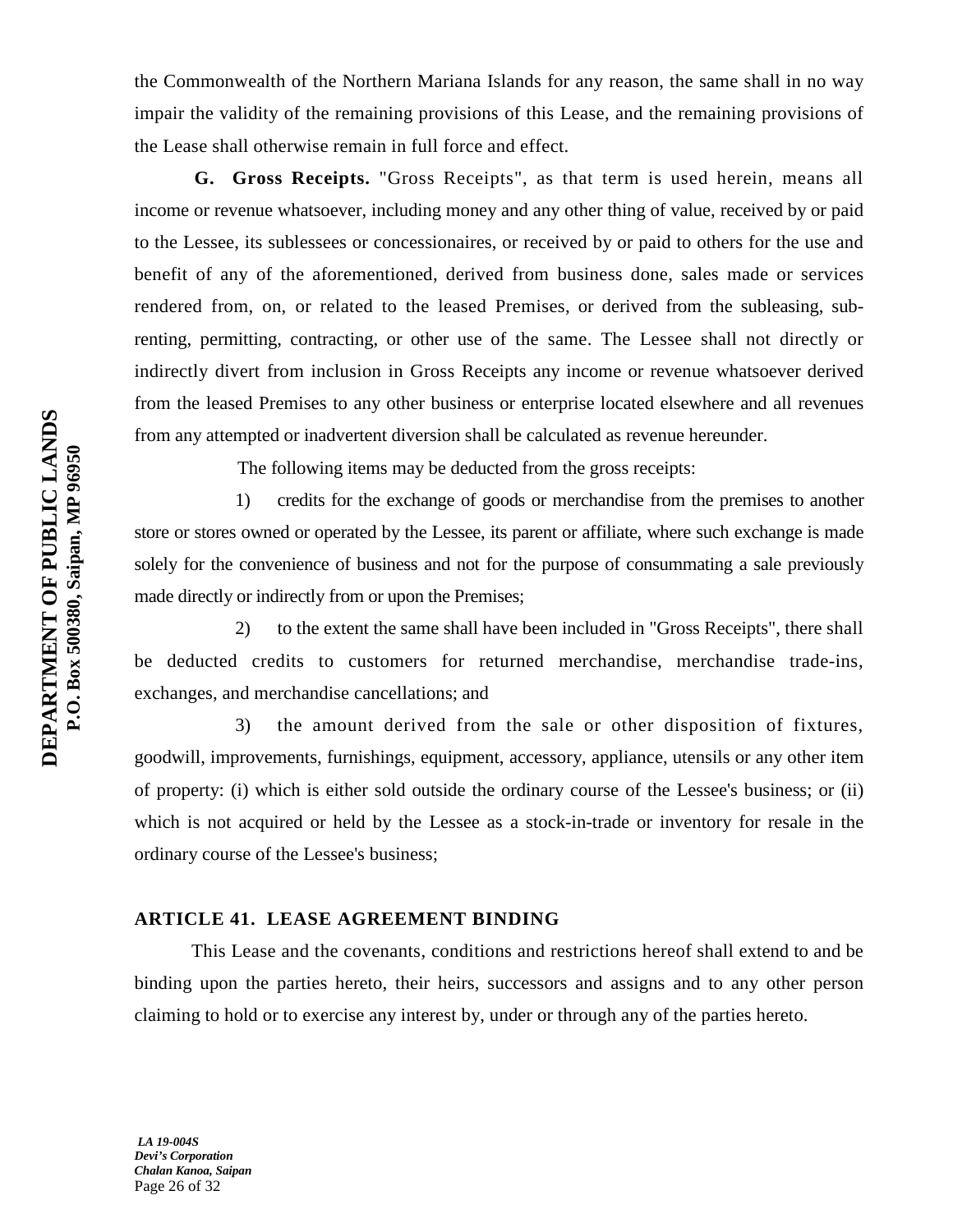## **ARTICLE 42. ADDITIONAL OBLIGATIONS OF LESSEE**

Lessee shall perform all responsibilities, obligations, and duties set forth on the Lease Data Sheet as if set forth within the body of this Lease.

#### **ARTICLE 43. PERSONAL / PARENT COMPANY GUARANTEE**

In further consideration for this Lease, Lessee's majority shareholder(s) and parent corporation(s) identified on the Lease Data Sheet, jointly and severally guarantee full performance of all terms and conditions to be performed by Lessee under this Lease including but not limited to, prompt payment of any and all obligations that may arise under this Lease as follows:

A. Guarantors, jointly and severally, will in all respects guarantee the due and proper performance of the Lease and the due observance and prompt performance of all obligations, duties, undertakings, covenants, warranties, and conditions by or on the part of the Lessee contained therein and to be observed and performed by Lessee, which guarantee shall extend to included any variation or addition to the Lease throughout its Term and any permitted extension thereof.

B. If Lessee fails to carry out, observe or perform all any of such obligations, duties undertakings, covenants, warranties and/or conditions under the Lease (unless relieved from the performance of any part of the Lease by statute or by the decision of a court or tribunal of competent jurisdiction) the Guarantors will be jointly and severally liable for and shall indemnify the DPL against all losses, damages, costs and expenses, whatsoever which the Beneficiary may incur by reason or in consequence of any such failure to carry out observe

- C. The Guarantors, (or any one of them), shall not be discharged or released from this Guarantee by the occurrence of any one or more of the following:-
	- 1. Any alteration to the nature of extent of the Lease;

2. Any allowance of time, forbearance, indulgence or other concession granted to the Lessee under the Lease or any other compromise or settlement of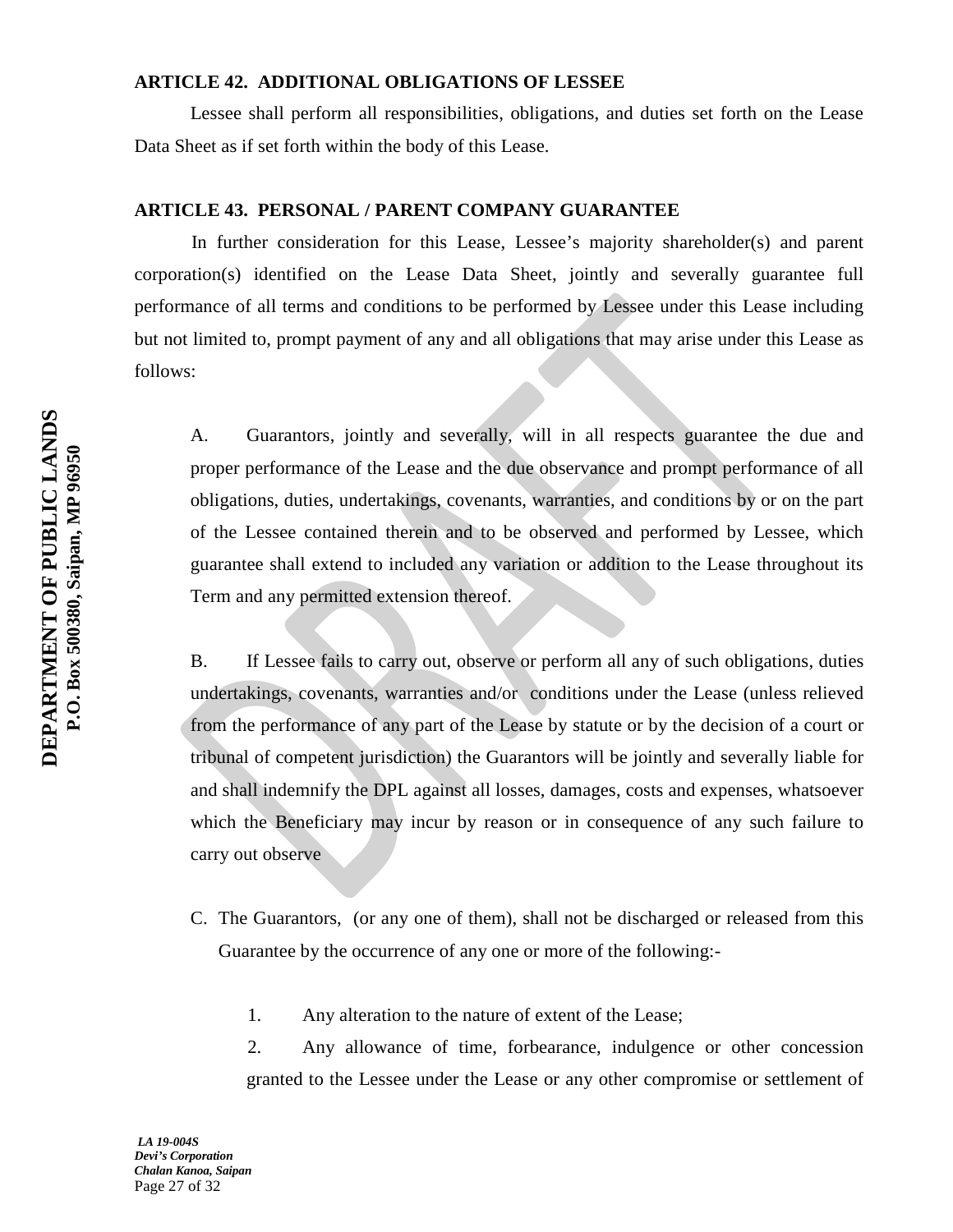any dispute between the DPL and the Lessee

3. The liquidation, bankruptcy, administration, absence of legal personality, dissolution, incapacity or any change in the name, composition or constitution of the Lessee or the Guarantor(s).

D. This Guarantee is a continuing guarantee and accordingly shall remain in operation until all obligations, duties, undertakings, covenants, conditions and warranties now or hereafter to be carried out or performed by the Lessee under the Lease shall have been satisfied or performed in full and is in addition to an not in substitution for any other security which the DPL may at any time hold for the performance of such obligations and may be enforced without first having recourse to any such security and without taking any other steps or proceedings against the Lessee.

E. So long as any sums are payable (contingently or otherwise) by the Lessee to the DPL under the terms of the Lease then the Guarantors shall not exercise any right of set off or counterclaim against the Lessee or any other person or prove in competition with the DPL in respect of any payment by the Guarantors hereunder and in case either Guarantor receives any sum from the Lessee or any other person in respect of any payment of the Guarantors hereunder the respective Guarantor shall hold such monies in trust for the DPL so long as any sums are payable (contingently or otherwise) under this Guarantee.

F. Guarantors will not, without prior written consent of the DPL hold any security from the Lessee or any other person in respect of the Guarantors' liability hereunder or in respect of any liabilities or other obligations of the Lessee to the Guarantors. The Guarantors will hold any security held by it in breach of this provision in trust for the DPL.

G. This Guarantee is in addition to and not in substitution for any present and future guarantee lien or other security held by the DPL. The DPL's rights under this Guarantee are in addition to and not exclusive of those provided by law.

*LA 19-004S Devi's Corporation Chalan Kanoa, Saipan* Page 28 of 32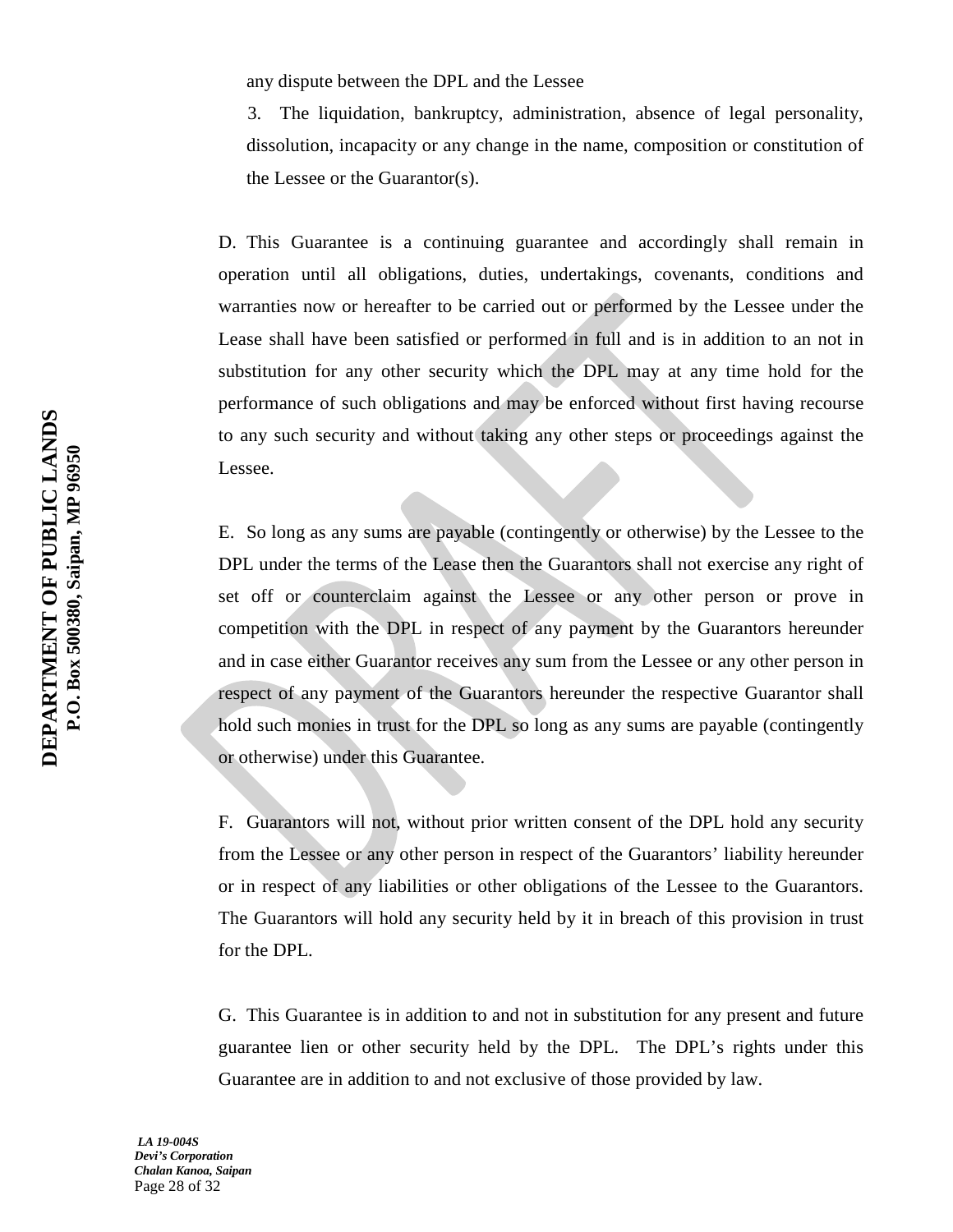Guarantors each agree to waive any corporate protection under the law pertaining to such guarantee of full performance hereunder.

**IN WITNESS WHEREOF**, the parties hereunto set their respective hands, the date and year first written above.

## **LESSEE – DEVI'S CORPORATION**

By: Date:

 Mukesh M. Devjani President/ Secretary

COMMONWEALTH OF THE ) NORTHERN MARIANA ISLANDS ) **ACKNOWLEDGMENT** SAIPAN, MARIANA ISLANDS )

On this day of , **2019**, before me, a Notary Public in and for the Commonwealth of the Northern Mariana Islands, personally appeared **Mukesh M. Devjani, President/Secretary of Devi's Corporation,** known to me to be the person whose name are subscribed to the foregoing instrument and acknowledged to me that he executed the same as his free and voluntary act and deed for the purpose set forth therein.

**IN WITNESS WHEREOF**, I have hereunto set my hand and affixed my official seal the day and year first above written.

 $\overline{a}$ 

**Notary Public** 

*LA 19-004S Devi's Corporation Chalan Kanoa, Saipan* Page 29 of 32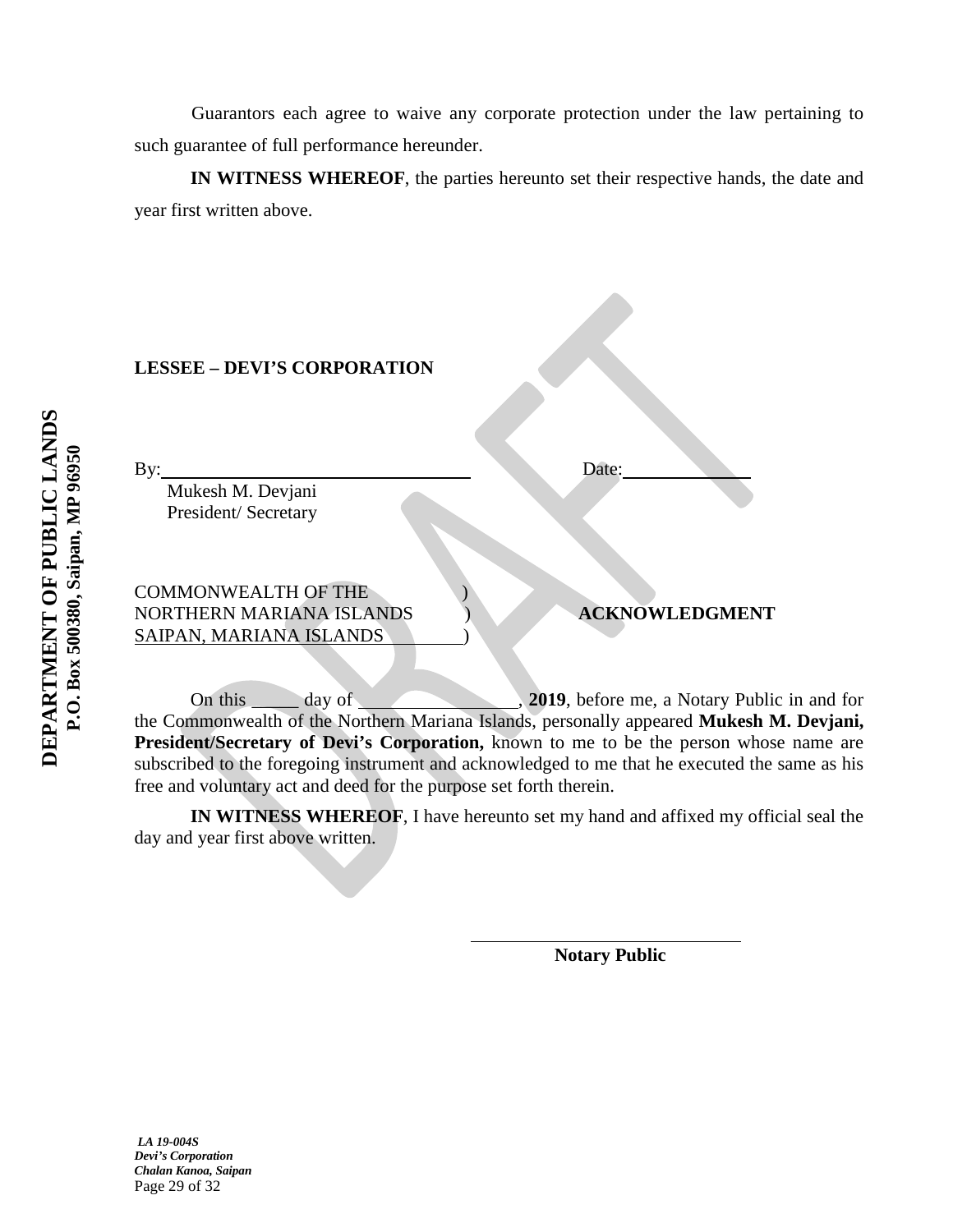## **PERSONAL GUARANTOR**

Mukesh M. Devjani

| $\overline{B}y$ | Date: |
|-----------------|-------|
|                 |       |

## COMMONWEALTH OF THE ) NORTHERN MARIANA ISLANDS ) **ACKNOWLEDGMENT** SAIPAN, MARIANA ISLANDS

On this  $\_\_\_\_$  day of , **2019**, before me, a Notary Public in and for the Commonwealth of the Northern Mariana Islands, personally appeared **Mukesh M. Devjani, as an individual,** known to me to be the person whose name is subscribed to the foregoing instrument and acknowledged to me that he executed the same as his free and voluntary act and deed for the purpose set forth therein.

**IN WITNESS WHEREOF**, I have hereunto set my hand and affixed my official seal the day and year first above written.

j

**Notary Public** 

*LA 19-004S Devi's Corporation Chalan Kanoa, Saipan* Page 30 of 32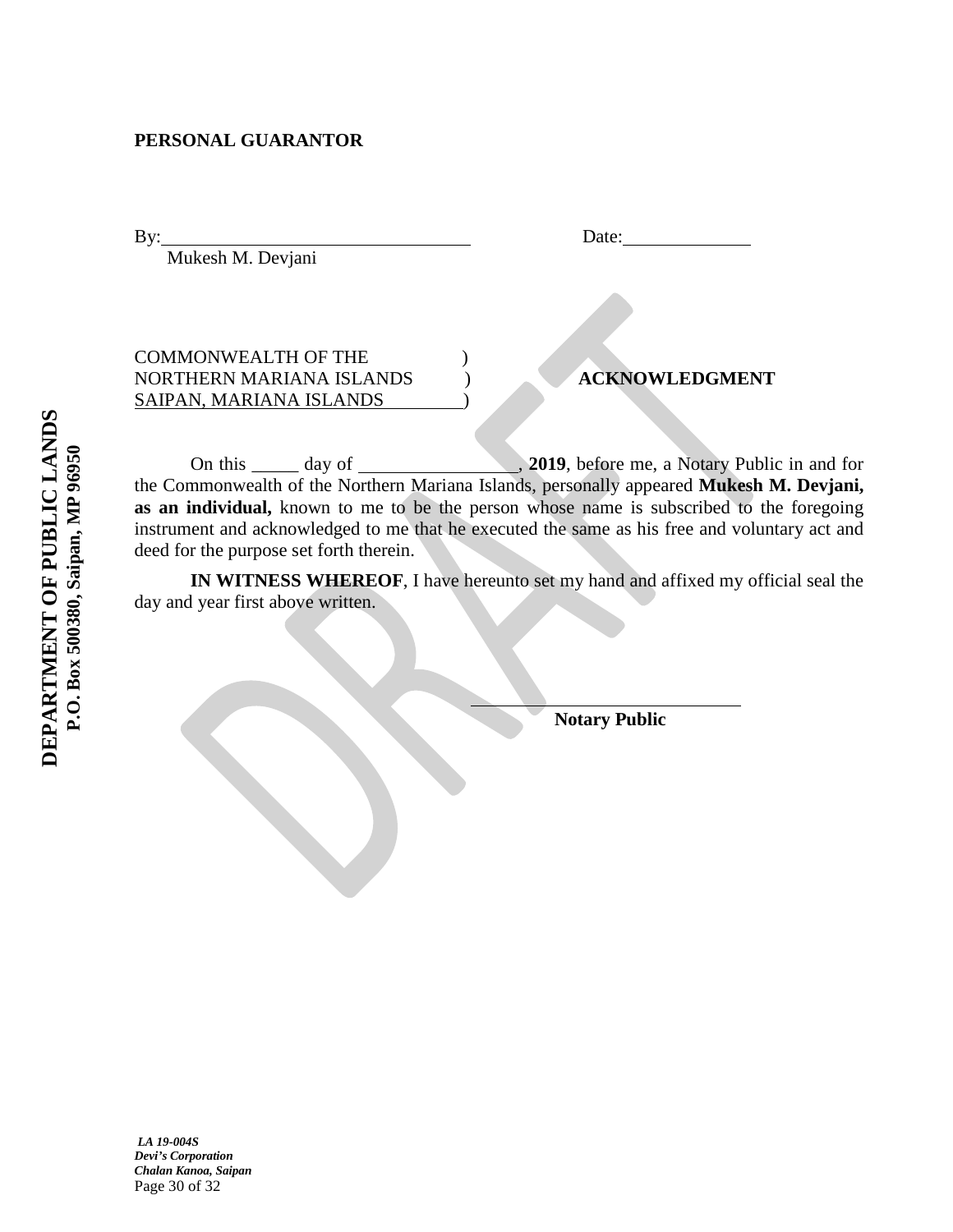**Marianne Concepcion-Teregeyo Secretary, DPL**

COMMONWEALTH OF THE ) NORTHERN MARIANA ISLANDS ) **ACKNOWLEDGMENT** SAIPAN, MARIANA ISLANDS

By:\_\_\_\_\_\_\_\_\_\_\_\_\_\_\_\_\_\_\_\_\_\_\_\_\_\_\_ Date:\_\_\_\_\_\_\_\_\_\_\_

On this \_\_\_\_ day of \_\_\_\_\_\_\_\_\_\_\_\_\_\_\_\_\_\_\_, **2019**, before me, a Notary Public in and for the Commonwealth of the Northern Mariana Islands, personally appeared **Marianne Concepcion-Teregeyo, Secretary of the Department of Public Lands**, known to me to be the person whose name is subscribed to the foregoing instrument and acknowledged to me that she executed the same as her free and voluntary act and deed for the purposes set forth therein.

**IN WITNESS WHEREOF**, I have hereunto set my hand and affixed my official seal the day and year first above written.

Notary Public

 $\mathcal{L}=\mathcal{L}=\mathcal{L}=\mathcal{L}=\mathcal{L}=\mathcal{L}=\mathcal{L}=\mathcal{L}=\mathcal{L}=\mathcal{L}=\mathcal{L}=\mathcal{L}=\mathcal{L}=\mathcal{L}=\mathcal{L}=\mathcal{L}=\mathcal{L}=\mathcal{L}=\mathcal{L}=\mathcal{L}=\mathcal{L}=\mathcal{L}=\mathcal{L}=\mathcal{L}=\mathcal{L}=\mathcal{L}=\mathcal{L}=\mathcal{L}=\mathcal{L}=\mathcal{L}=\mathcal{L}=\mathcal{L}=\mathcal{L}=\mathcal{L}=\mathcal{L}=\mathcal{L}=\mathcal{$ 

**APPROVED AS TO FORM AND LEGAL CAPACITY:** 

By:

 EDWARD E. MANIBUSAN Attorney General

*LA 19-004S Devi's Corporation Chalan Kanoa, Saipan* Page 31 of 32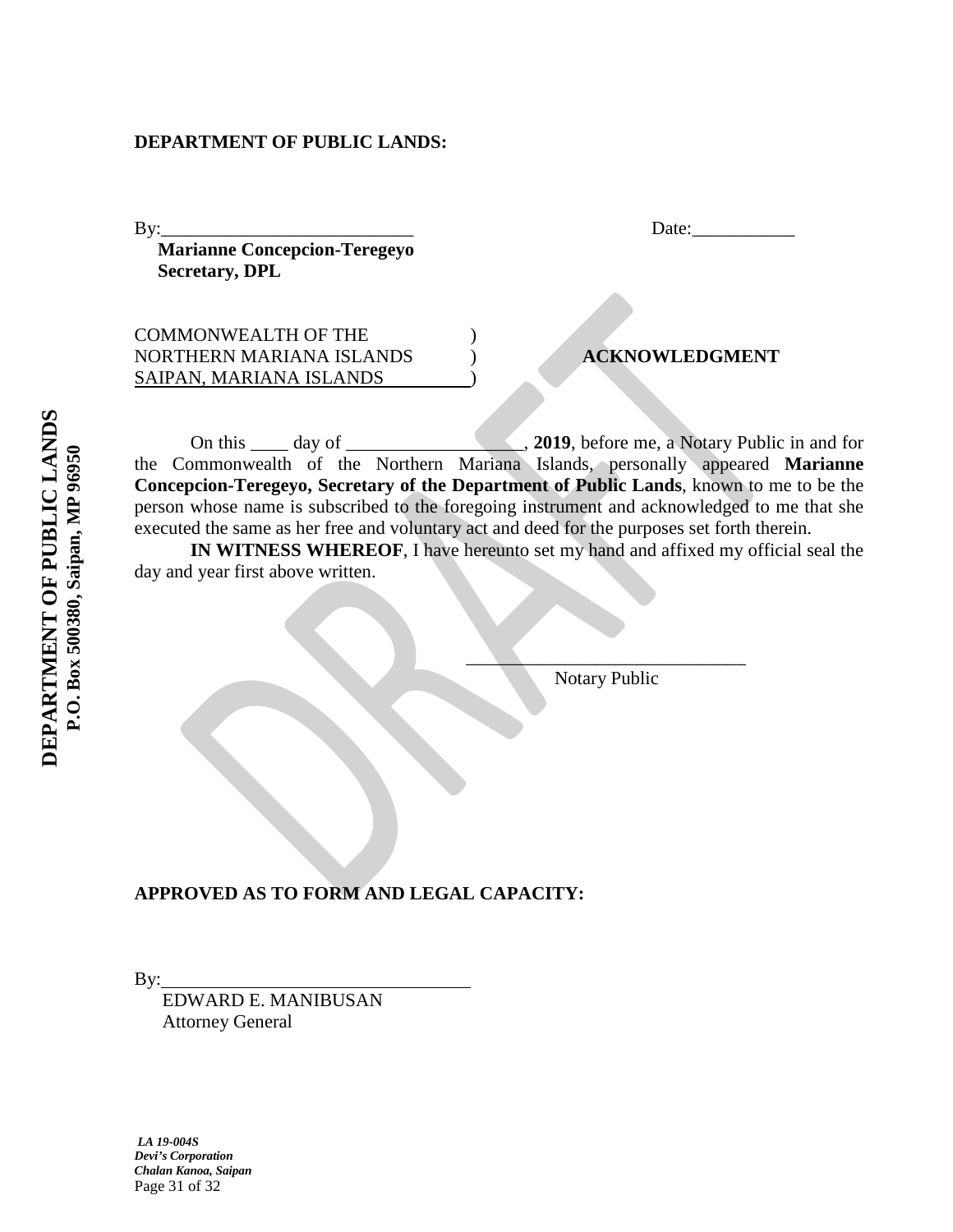# **SCHEDULE 1 Lease Data Sheet**

**Lessee Name: Devi's Corporation Lessee's Representative: Mukesh M. Devjani- President/ Secretary** Form of Business Entity: CNMI Corporation **Permitted Purpose of Lease: Portion of Existing Commercial Building and Parking Lot. In the event DPL regulations or applicable laws authorize the use of public lands for residential purposes, DPL may approve an amendment to the purpose of this lease to include residential provided however that DPL may condition such approval so that DPL is not harmed (i.e. subsequent rents are not reduced relative to the initial purpose of this lease). Lease Term: 40 years Property Description:** Portion of Lot 014 H 01 (481 square **meters) in Chalan Kanoa, Saipan Fee Simple Value of Premises (applicable during first 5 years of term): \$155,800.00- "as improved" Base Rent during initial 5 year period (in dollars): \$7,790.00 annually** Additional Rent (as percent of BGR): Refer to table in Article 5. **Security Deposit:** \$5,000.00 **Public Benefit Obligations: Lessee agrees to provide a one thousand dollars (\$1,000.00) donation to a private/public community improvement project, or a homestead project during each five-year period of the Lease Term as directed by DPL. Any unused benefits in any year shall carryover to the following year. Copies of the donation must be submitted to DPL.**

**Additional Obligations of Lessee:**

**Additional Restrictions upon Lessee:**

**Specific Authorizations (permitted under body of lease):**

*LA 19-004S Devi's Corporation Chalan Kanoa, Saipan* Page 32 of 32